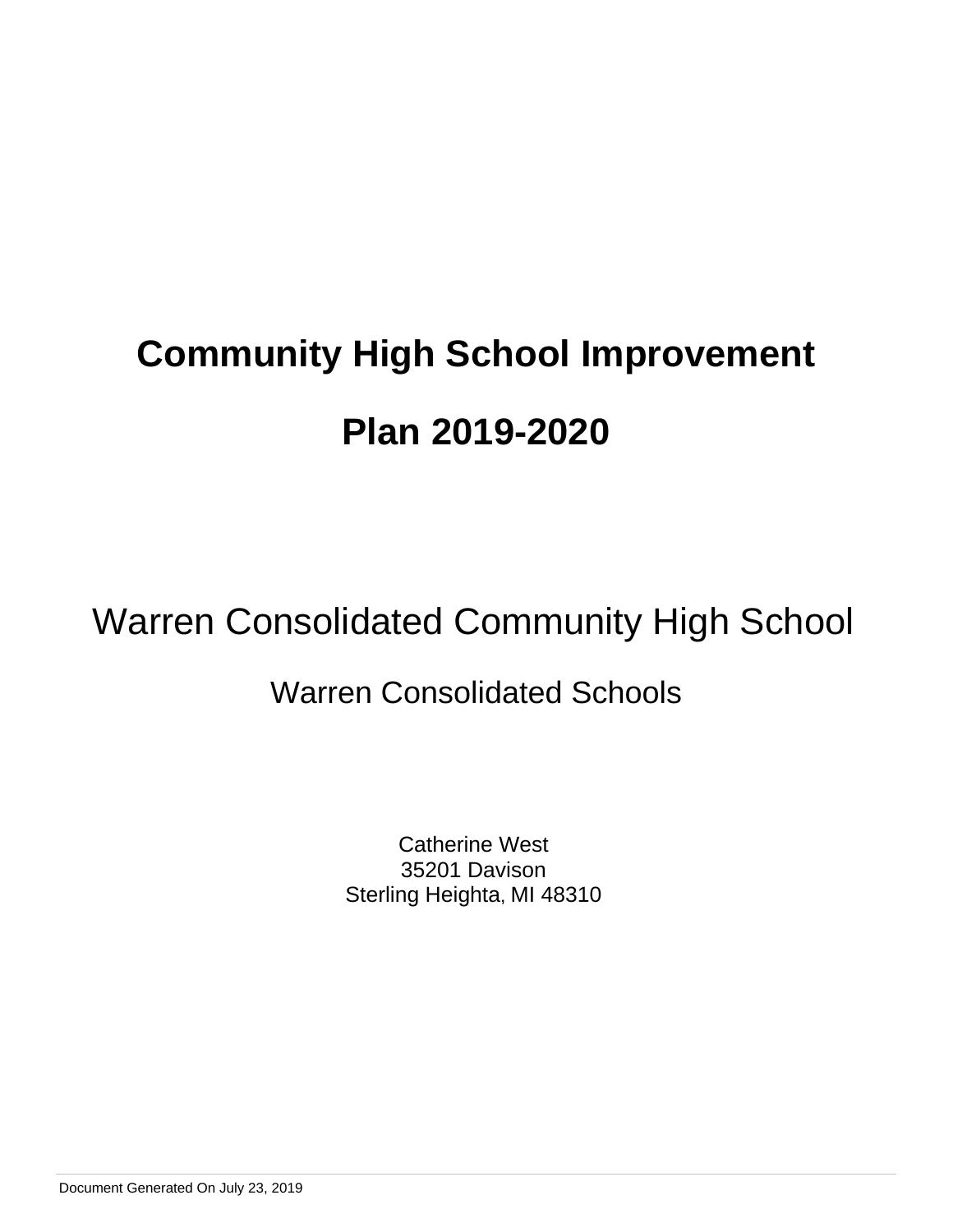### **TABLE OF CONTENTS**

| Goal 1: Promote positive school communities by providing quality in school and out of school care, support, safety, and |
|-------------------------------------------------------------------------------------------------------------------------|
| Goal 2: Promote College and Career Readiness by increasing achievement in English Language Arts for all students<br>6   |
| Goal 3: Promote College and Career Readiness by increasing achievement in Mathematics for all students 11               |
|                                                                                                                         |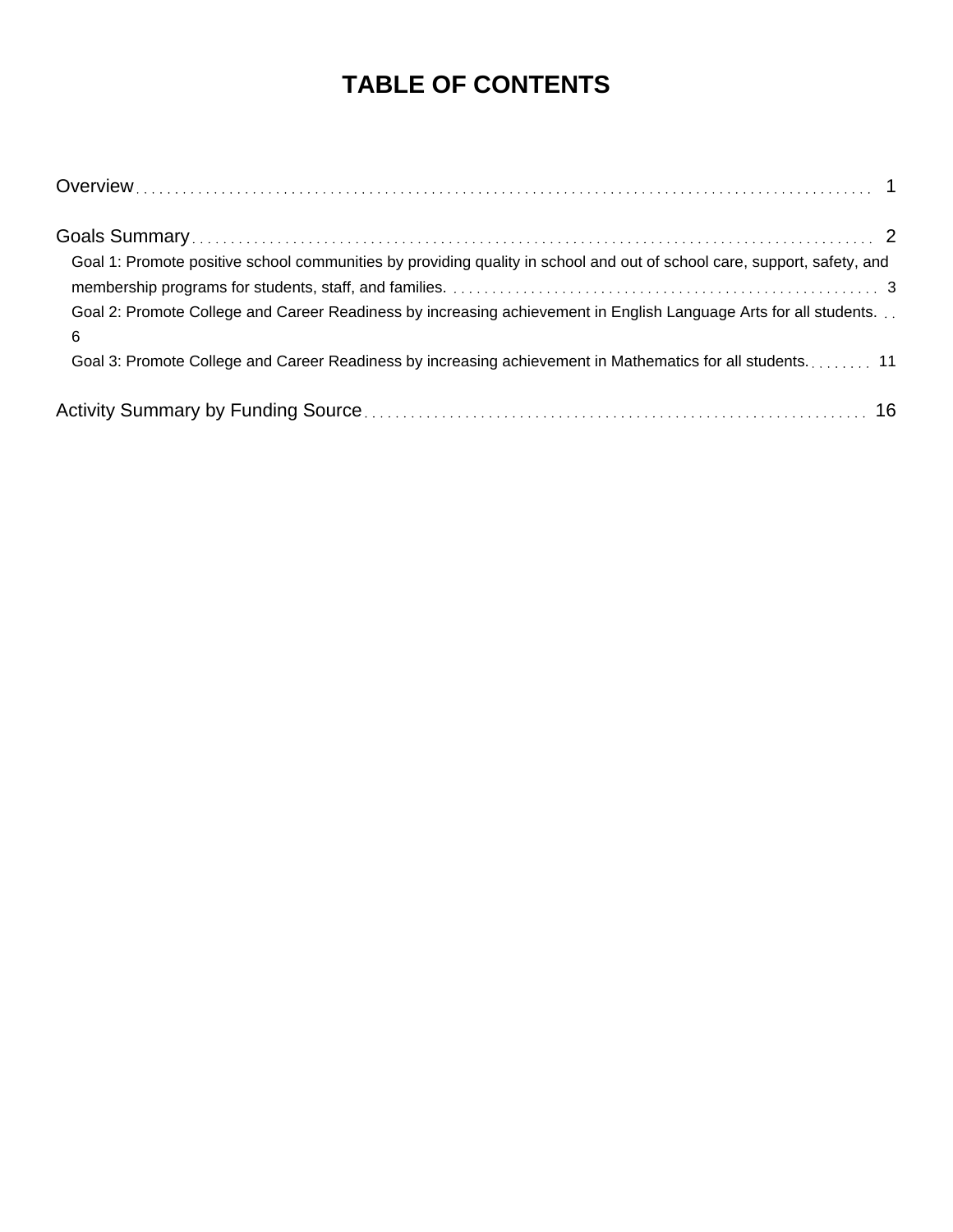Warren Consolidated Community High School

### **Overview**

### **Plan Name**

Community High School Improvement Plan 2019-2020

### **Plan Description**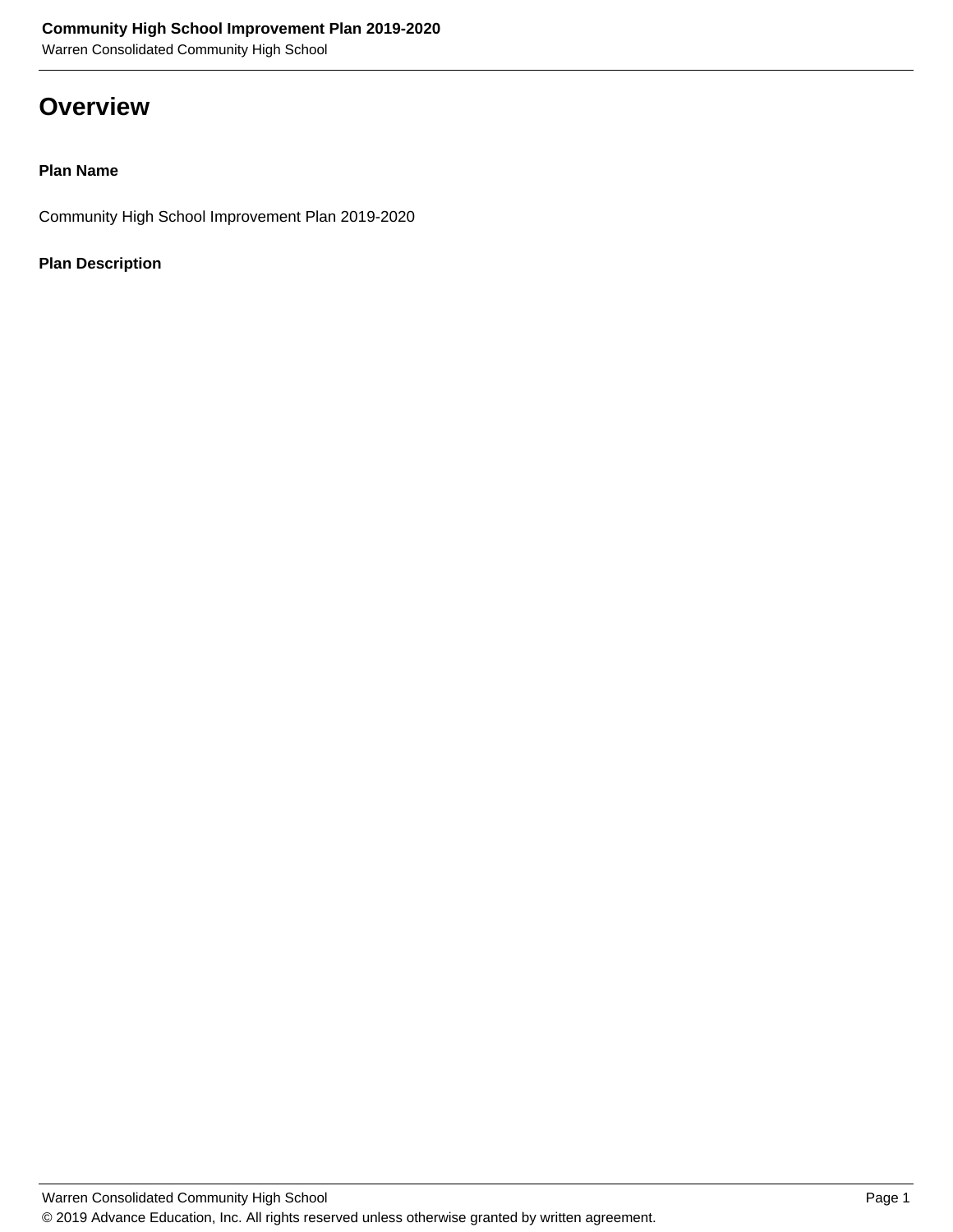### **Goals Summary**

**The following is a summary of the goals encompassed in this plan. The details for each goal are available in the next section.**

| $\vert \#$ | Goal Name                                                                                                                                                                        | <b>Goal Details</b>                              | Goal Type      | Total Funding |
|------------|----------------------------------------------------------------------------------------------------------------------------------------------------------------------------------|--------------------------------------------------|----------------|---------------|
|            | Promote positive school communities by providing<br>quality in school and out of school care, support,<br>safety, and membership programs for students,<br>lstaff. and families. | Objectives: 1<br>Strategies: 3<br>Activities: 11 | Organizational | \$1500        |
| 2          | Promote College and Career Readiness by<br>increasing achievement in English Language Arts<br>for all students.                                                                  | Objectives: 1<br>Strategies: 3<br>Activities: 11 | Academic       | \$0           |
| 13         | Promote College and Career Readiness by<br>increasing achievement in Mathematics for all<br>students.                                                                            | Objectives: 1<br>Strategies: 3<br>Activities: 10 | Academic       | \$0           |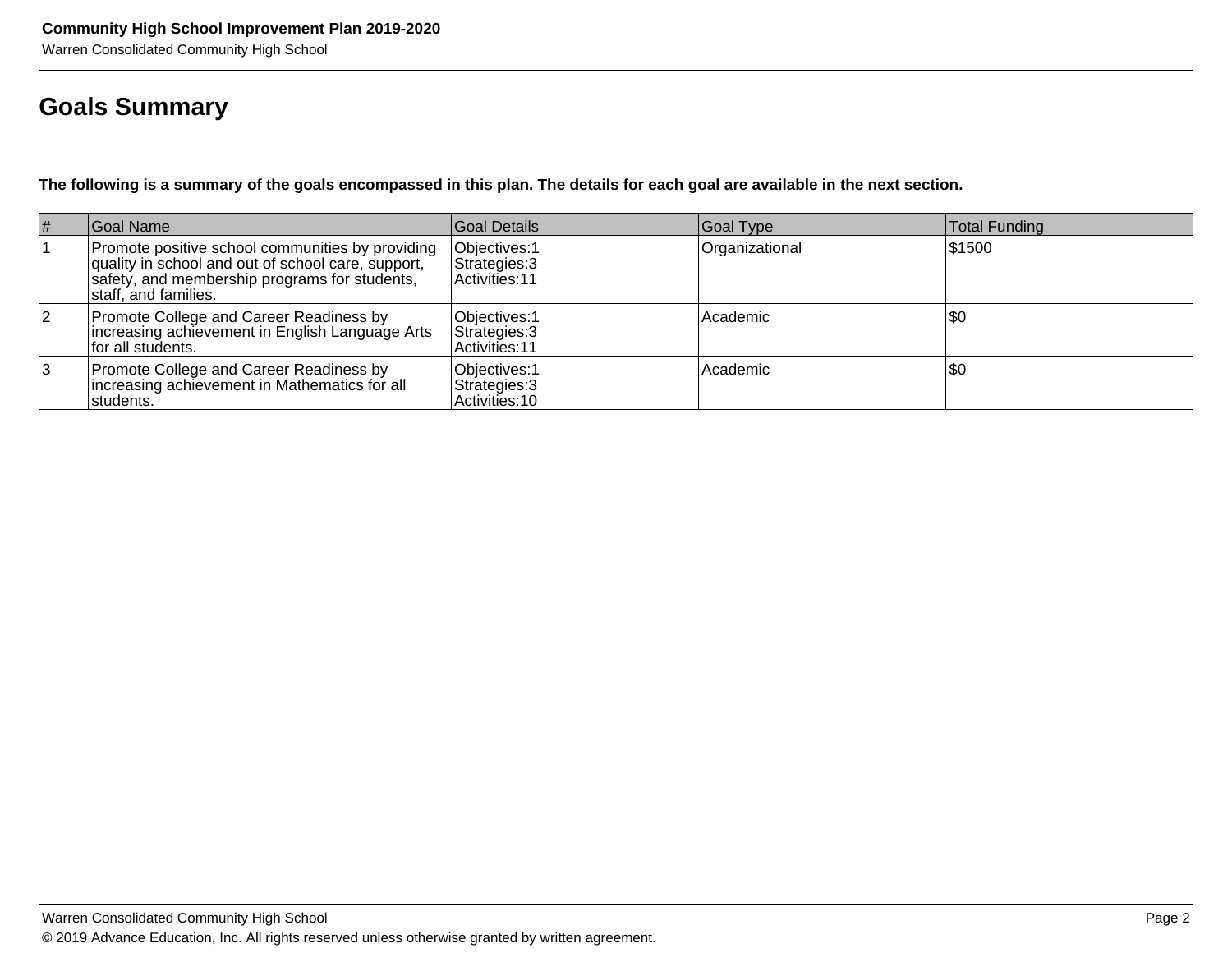### **Goal 1: Promote positive school communities by providing quality in school and out of schoolcare, support, safety, and membership programs for students, staff, and families.**

**Measurable Objective 1:**

achieve college and career readiness by increasing the number of students successfully completing graduation requirements by 06/30/2025 as measured bygraduation rates exceeding 68%.

### **Strategy 1:**

Positive Community Engagement - Student and Family Care, Membership and Support - Staff will develop, implement, monitor and evaluate the impact of Family and Community Engagement Programs on students' behavioral and academic success.

Category: School Culture

Research Cited: Price (2008). Mobilizing the Community to Help Students Succeed. A highly informed and engaged community is essential to closing the achievement gap.

Epstein (2009). School, Family, and Community Partnerships. Partnerships are an essential component of of each school community.

Bruns (2003). Working with Culturally and Linguistically Diverse Families. Six strategies should be used when working with diverse families: respect the uniqueness ofeach family system, develop a personalized relationship with families, communicate in culturally appropriate ways, create alliances with cultural guides, recruit staff whoview diversity as an asset, and evaluate outcomes.

Tier: Tier 1

| Activity - WIN- Implement Motivational Mondays                          | <b>Activity</b><br>Type | Tier   | Phase             | Begin Date   End Date   | <b>Resource</b><br>Assigned | <b>Source Of</b><br>IFundina            | <b>Staff</b><br>Responsibl              |
|-------------------------------------------------------------------------|-------------------------|--------|-------------------|-------------------------|-----------------------------|-----------------------------------------|-----------------------------------------|
| Assign students and teachers to Motivational Monday program. Behavioral | Support<br>Program      | Tier 1 | <b>Ilmplement</b> | 09/04/2018 06/30/2025 0 |                             | No Funding Building<br><b>IRequired</b> | principal<br>land<br>teaching<br>Istaff |

| Activity - WIN- Monitor                                                                                                                                                                                     | <b>Activity</b><br><b>Type</b>                          | lTier  | Phase   | Begin Date End Date           | Resource<br>Assigned | Source Of<br><b>IFunding</b>      | <b>Staff</b><br>Responsibl |
|-------------------------------------------------------------------------------------------------------------------------------------------------------------------------------------------------------------|---------------------------------------------------------|--------|---------|-------------------------------|----------------------|-----------------------------------|----------------------------|
| Conduct walk-through, documentation/data (attendance, lesson Monitor,<br>(plans, grade book, PLC, etc.)<br>Staff will keep logs of what material they used in Motivational<br>Mondays and share during PLC. | <b>Behavioral</b><br>Support<br>Program.<br>lWalkthroug | Tier 1 | Monitor | $ 09/04/2018 06/30/2025 $ \$0 |                      | No Funding Building<br>l Reauired | <b>principal</b>           |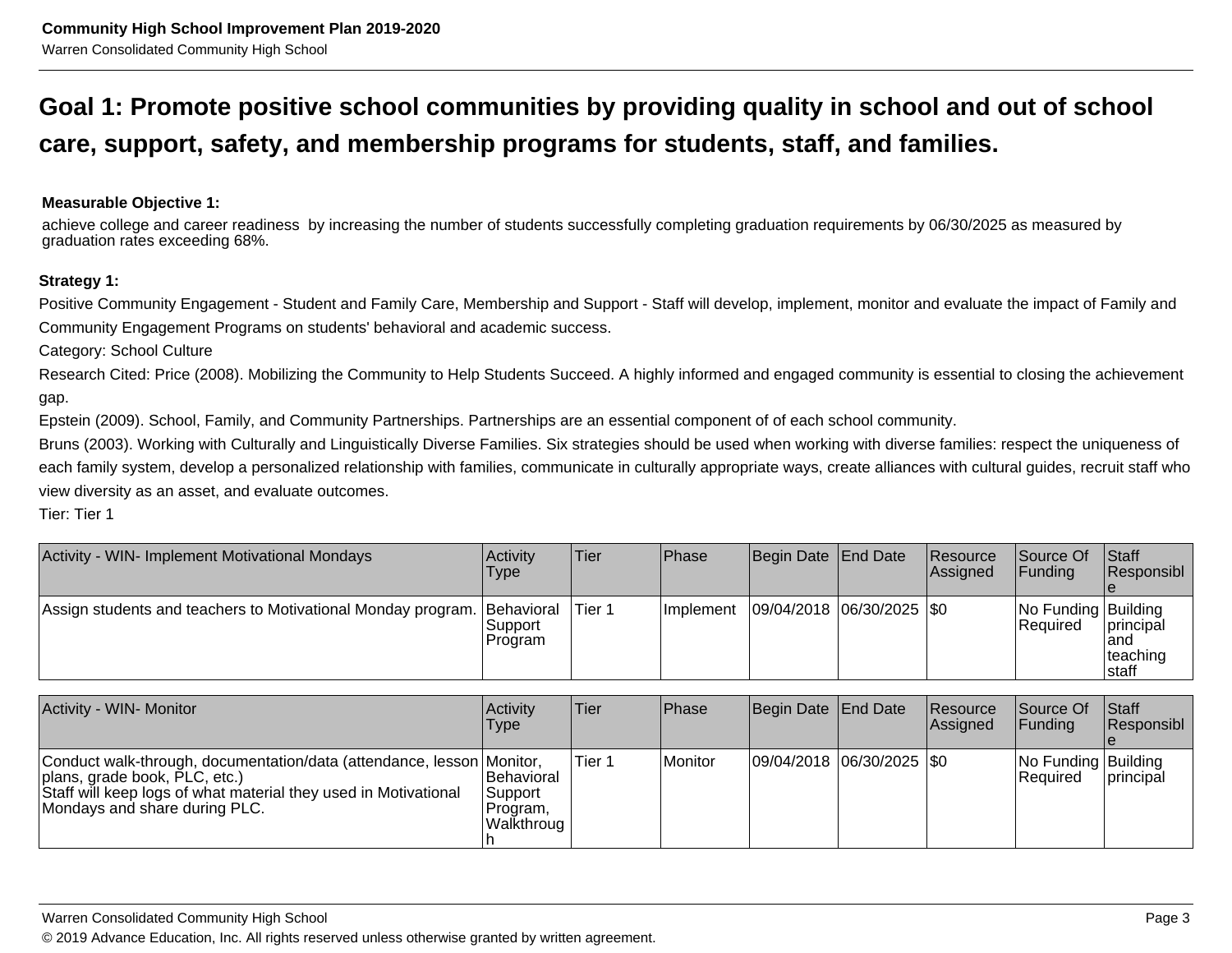Warren Consolidated Community High School

| Activity - Leverage Community Partnerships - Implement                                                                                                                                                                                                                                                                                                                                                                                                                                                                                                                                                                                                                                                                                                                                                                                                                                                                                                                                                                                                                                                                                                                                                                                                                                                                                                                                                                                                                                                                                                                                                                                                                                                                                                                                                          | Activity<br><b>Type</b>      | lTier  | Phase     | Begin Date End Date       | Resource<br>Assigned | Source Of<br>Funding            | Staff<br>Responsibl     |
|-----------------------------------------------------------------------------------------------------------------------------------------------------------------------------------------------------------------------------------------------------------------------------------------------------------------------------------------------------------------------------------------------------------------------------------------------------------------------------------------------------------------------------------------------------------------------------------------------------------------------------------------------------------------------------------------------------------------------------------------------------------------------------------------------------------------------------------------------------------------------------------------------------------------------------------------------------------------------------------------------------------------------------------------------------------------------------------------------------------------------------------------------------------------------------------------------------------------------------------------------------------------------------------------------------------------------------------------------------------------------------------------------------------------------------------------------------------------------------------------------------------------------------------------------------------------------------------------------------------------------------------------------------------------------------------------------------------------------------------------------------------------------------------------------------------------|------------------------------|--------|-----------|---------------------------|----------------------|---------------------------------|-------------------------|
| Four community partnerships were maintained throughout this<br>academic year, which involved programming that impacted the<br>majority of our students. AOP (Adolescent Outreach Program)<br>is a grant funded program out of Macomb Family Services. A<br>therapist, maintains a caseload of 8-9 students. She facilitates<br>6 sessions with each student and works with the student<br>regarding a transition plan. Prime for Life is facilitated in all of<br>Teacher A's sections on Tuesday. It is facilitated by the Traffic<br>Safety Association of MI. The series is focused on Healthy<br>Living and Substance Abuse Prevention topics. MI Model for<br>Substance Abuse Prevention was facilitate by CARE in<br>Teacher B's sections (3) on Thursdays. Winning Futures (WF)<br>is a career/post-secondary education focused mentoring<br>program that was facilitated to approximately 110 of our<br>students. Students benefited from 20 hour-long mentoring<br>sessions. We intend to continue our partnership and<br>programming with all four community partners.<br>Thirty-three presentations (both in our building and outside of<br>our building) facilitated by community partners were<br>advertised/promoted throughout this school this year to present<br>on topics such as healthy living, college/career readiness,<br>substance abuse prevention, suicide awareness, and financial<br>literacy. Examples of some of our community partners include:<br>Michigan Schools and Government Credit Union, Macomb<br>Community College, and MUST Construction Careers. We plan<br>to continue our partnerships and maintain a variety of seminar<br>presentations.<br>Staff training regarding Trauma Informed Schools began this<br>Spring and will continue into the next academic year. | Community<br>Engageme<br>Int | Tier 1 | Implement | 09/04/2018 06/30/2025 \$0 |                      | No Funding Building<br>Required | principal<br>and staff. |

| Activity - Leverage Community Partnerships- Monitor                                                                                                                                                                                                                                                                                                                                                                                                                                                                                                     | Activity<br>Type              | lTier. | Phase   | Begin Date End Date       | Resource<br>Assigned | Source Of<br> Funding           | <b>Staff</b><br>Responsibl |
|---------------------------------------------------------------------------------------------------------------------------------------------------------------------------------------------------------------------------------------------------------------------------------------------------------------------------------------------------------------------------------------------------------------------------------------------------------------------------------------------------------------------------------------------------------|-------------------------------|--------|---------|---------------------------|----------------------|---------------------------------|----------------------------|
| The team will review schedules and calendars of programming<br>with the intent of maintaining a collective commitment that<br>values these programs. Building principal will conduct walk<br>through and monitor calendars and lesson plans. Macomb<br>Family Services, CARE, and Winning Futures regularly<br>maintain their own data and share it with us. Additionally, we<br>maintain records showing how many students have achieved<br>70% or greater attendance and actively engaged on the days of<br>in-class community partner presentations. | Community Tier 1<br> Engageme |        | Monitor | 09/04/2018 06/30/2025 \$0 |                      | No Funding Building<br>Required | principal<br>land staff.   |
| .                                                                                                                                                                                                                                                                                                                                                                                                                                                                                                                                                       | $\mathbf{A}$ and $\mathbf{A}$ |        |         | $\sim$ $\sim$ $\sim$      |                      |                                 | $\sim$ $\sim$ $\sim$       |

| <b>Activity</b><br>y - Family Engagement - Implement | <b>Activity</b><br>Type | 'Tier | <b>IPhase</b> | Begin Date End Date |  | <b>Resource</b><br><b>Assigned</b> | Source Of<br><b>IFunding</b> | <b>Staff</b><br><b>Responsibl</b> |
|------------------------------------------------------|-------------------------|-------|---------------|---------------------|--|------------------------------------|------------------------------|-----------------------------------|
|------------------------------------------------------|-------------------------|-------|---------------|---------------------|--|------------------------------------|------------------------------|-----------------------------------|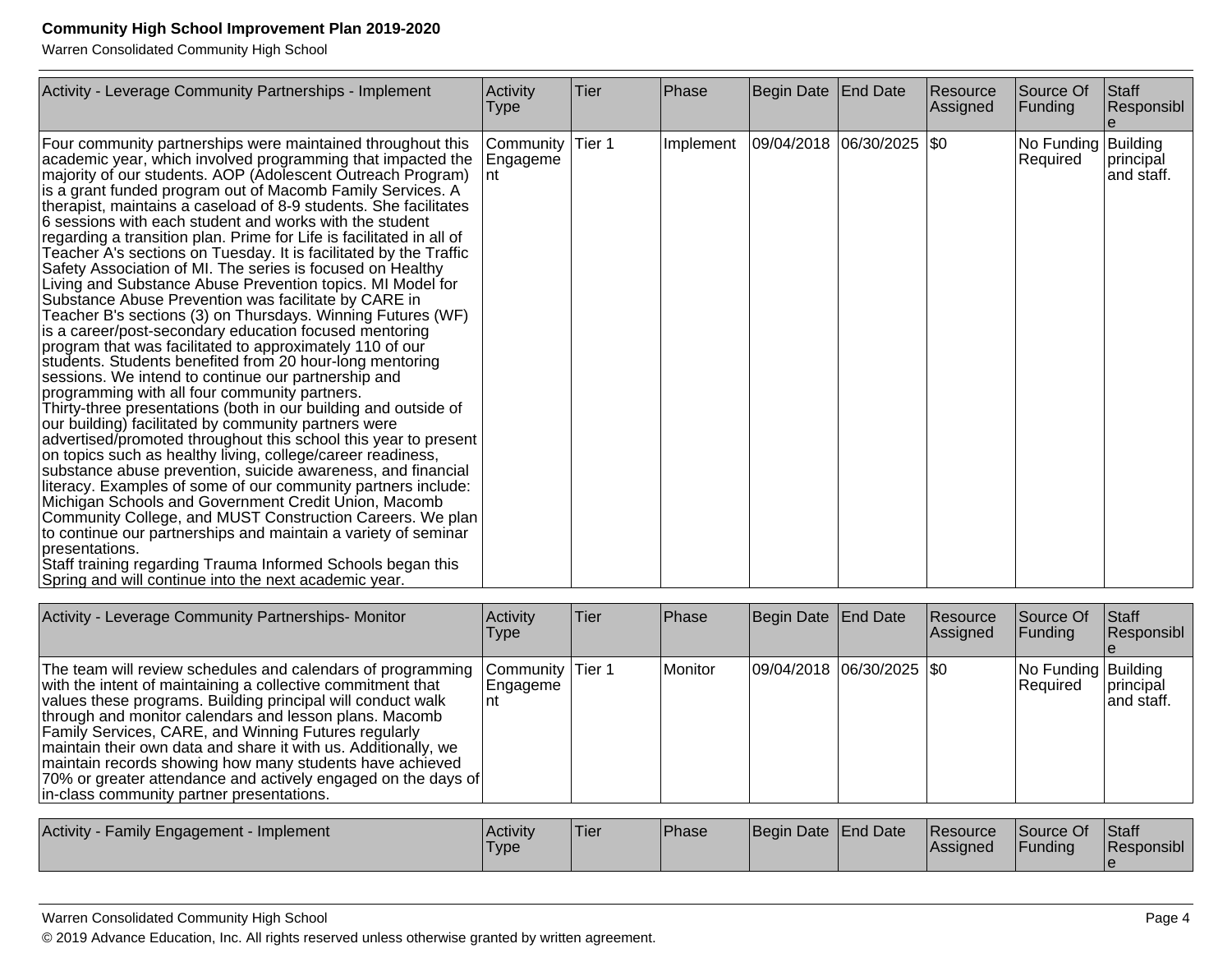Warren Consolidated Community High School

| Engage families in the school improvement team process, host Parent<br>special events (ex. honor roll breakfast/dinner),                                                                                                                                                                                   | ∣Involvemen | Tier 1 | Implement   09/04/2018   06/30/2025   \$1000 |  | Section 31a Building | principal. |
|------------------------------------------------------------------------------------------------------------------------------------------------------------------------------------------------------------------------------------------------------------------------------------------------------------|-------------|--------|----------------------------------------------|--|----------------------|------------|
| parent/student/director intake/interview process completed<br>100% of the time as part of our enrollment process, open<br>house, parent involvement nights, parent phone calls and<br>emails, well maintained school website and PowerSchool,<br>parent meetings as needed, and parent-teacher conference. |             |        |                                              |  |                      |            |

| Activity - Parent Involvment-Monitor                                                                                                      | Activity<br>Type                                    | Tier   | <b>Phase</b> | Begin Date   End Date   | Resource<br>Assigned | Source Of<br>IFundina    | <b>Staff</b><br>Responsibl                                |
|-------------------------------------------------------------------------------------------------------------------------------------------|-----------------------------------------------------|--------|--------------|-------------------------|----------------------|--------------------------|-----------------------------------------------------------|
| Monitoring takes place through a Community HS shared<br>calendar, log entries in PowerSchool, and the intake interview<br>ooals document. | <i>I</i> Monitor.<br><b>IParent</b><br>Involvemen l | Tier 1 | Monitor      | 09/04/2018 06/30/2025 0 |                      | <b>General</b><br>l Fund | Building<br>ladministrat<br>Tor and<br>building<br>staff. |

| Activity - WIN - Evaluate                                                                                  | Activity<br><b>Type</b>                  | Tier   | Phase    | Begin Date End Date         | <b>Resource</b><br><b>Assigned</b> | Source Of<br><b>IFundina</b>    | <b>Staff</b><br><b>Responsibl</b> |
|------------------------------------------------------------------------------------------------------------|------------------------------------------|--------|----------|-----------------------------|------------------------------------|---------------------------------|-----------------------------------|
| Staff will evaluate the WIN data during PLC with other staff to<br>evaluate the process of implementation. | <b>Behavioral</b><br>'Support<br>Program | Tier 1 | Evaluate | 09/03/2019  06/30/2025  \$0 |                                    | <b>IGeneral</b><br><b>IFund</b> | Building<br><b>Istaff</b>         |

### **Strategy 2:**

Positive Behavior Intervention Support (PBIS) - Staff will utilize PBIS programming to decrease the time that students are out of the classroom due to discipline issues. Students are taught expected behaviors, which will be reinforced throughout the school year.

Category: Learning Support Systems

Research Cited: Bradshaw, C. P., Koth, C. W., Bevans, K. B., Ialongo, N., & Leaf, P. J. (2008). The impact of School-Wide Positive Behavioral Interventions and Supports (PBIS) on the organizational health of elementary schools. School Psychology Quarterly, 23, 462-473.

Tier: Tier 1

| <b>Activity - Motivational Practices</b>                                                                                                                                                                                                                                                                     | <b>Activity</b><br><b>Type</b>                                              | lTier: | <b>IPhase</b>    | Begin Date End Date         | Resource<br>Assigned | Source Of<br>IFundina           | Staff<br>Responsibl                                  |
|--------------------------------------------------------------------------------------------------------------------------------------------------------------------------------------------------------------------------------------------------------------------------------------------------------------|-----------------------------------------------------------------------------|--------|------------------|-----------------------------|----------------------|---------------------------------|------------------------------------------------------|
| Attendance or academic expectations for field trip and ALNET<br>participation. Honor Roll recognition events. Classroom<br>attendance awards. Motivational speakers. Student of the<br>Month connected to "Every Monday Matters" characteristics.<br>Individual recognition postcards. Senior Virtue Awards. | <b>Academic</b><br>Support<br>Program,<br>Behavioral<br>Support<br>∣Program | Tier 1 | <b>Implement</b> | 09/04/2018 06/30/2025 \$500 |                      | <b>IGeneral</b><br><b>IFund</b> | Building<br>principal<br>land<br>building<br>Istaff. |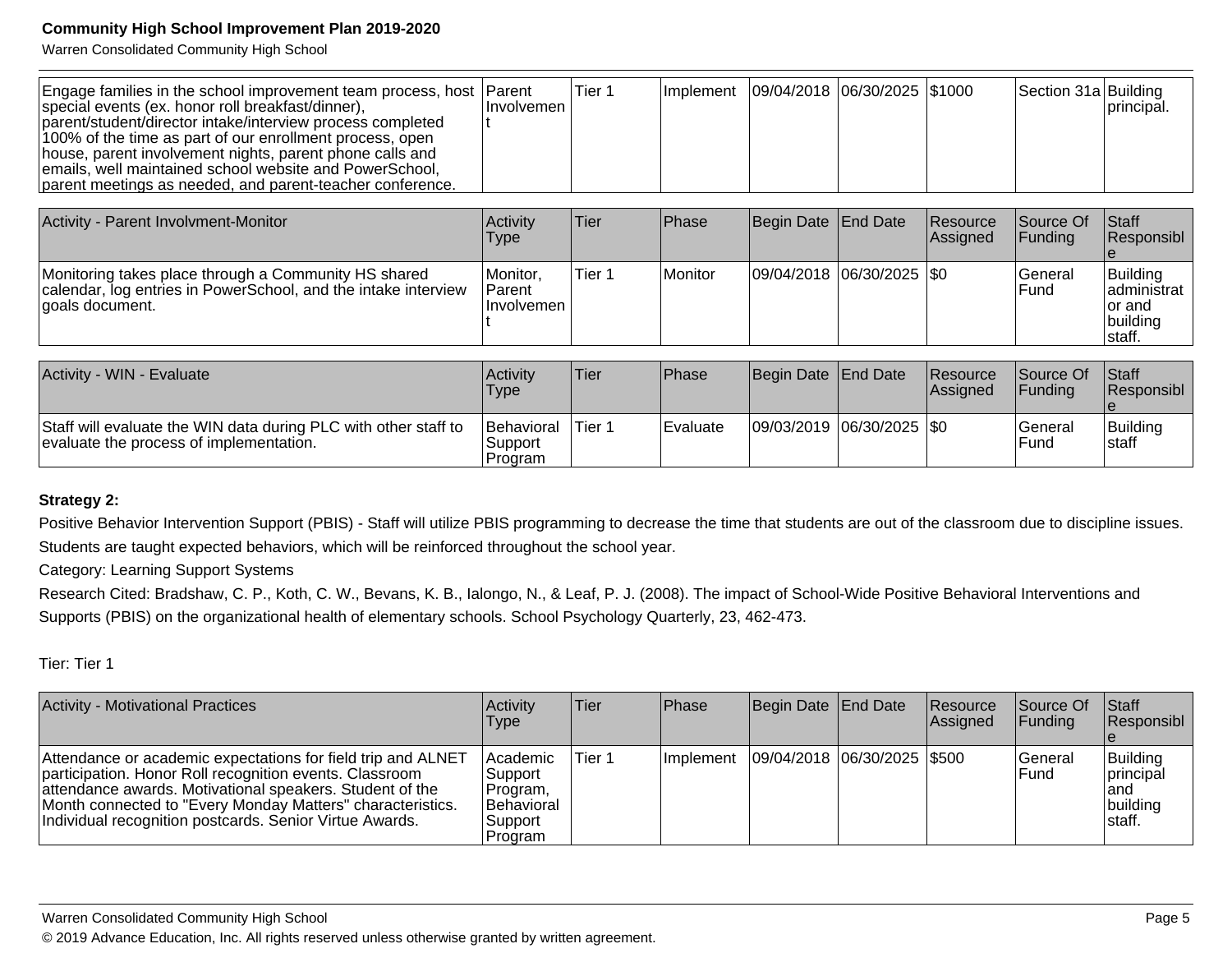Warren Consolidated Community High School

| Activity - Motivational Practices-Monitor                                                                                       | Activity<br>Type                                                           | Tier   | <b>Phase</b>   | Begin Date End Date         | Resource<br>Assigned | <b>Source Of</b><br> Funding            | <b>Staff</b><br><b>Responsibl</b>              |
|---------------------------------------------------------------------------------------------------------------------------------|----------------------------------------------------------------------------|--------|----------------|-----------------------------|----------------------|-----------------------------------------|------------------------------------------------|
| Community HS shared calendar. PowerSchool log entries.<br>PowerSchool student data. Seminar spreadsheet. Staff<br>lobservation. | Academic<br>Support<br>Program,<br><b>Behavioral</b><br>Support<br>Program | Tier 1 | <b>Monitor</b> | 09/04/2018  06/30/2025  \$0 |                      | No Funding Building<br><b>IRequired</b> | <b>principal</b><br>land<br>building<br>Istaff |

### **Strategy 3:**

Family Engagement and Support Programs - Staff will develop, implement, monitor and evaluate the impact of Family

Engagement and Support Programs on students' behavioral and academic

success.

Category: School Culture

Tier: Tier 1

| Activity - Family Engagement                                                            | Activity<br><b>Type</b>                                             | Tier | Phase            | Begin Date End Date           | Resource<br><b>Assigned</b> | Source Of<br><b>IFunding</b> | Start<br>Responsibl |
|-----------------------------------------------------------------------------------------|---------------------------------------------------------------------|------|------------------|-------------------------------|-----------------------------|------------------------------|---------------------|
| Staff will offer workshops, electronic tools and resources to<br><sup>1</sup> families. | Behavioral<br> Support <br>Program,<br><b>Parent</b><br>⊺Involvemen |      | Getting<br>Ready | $ 09/03/2019 06/30/2025 $ \$0 |                             | lGeneral<br>l Fund           | Building<br>∣staff. |

| Activity - Family Support                                                                                                      | <b>Activity</b><br>Type                                                   | <b>Tier</b> | <b>Phase</b>     | Begin Date   End Date     | Resource<br><b>Assigned</b> | Source Of<br><b>IFunding</b> | Staff<br>Responsibl |
|--------------------------------------------------------------------------------------------------------------------------------|---------------------------------------------------------------------------|-------------|------------------|---------------------------|-----------------------------|------------------------------|---------------------|
| Staff will offer academic and educationally related support to<br>students and families in crisis as allowed and<br>lfeasible. | <b>Behavioral</b><br>Support<br>Program,<br><b>Parent</b><br>l Involvemen | Tier 1      | Getting<br>Ready | 09/03/2019 06/30/2025 \$0 |                             | lGeneral<br>l Fund           | Building<br>∣staff  |

### **Goal 2: Promote College and Career Readiness by increasing achievement in English LanguageArts for all students.**

**Measurable Objective 1:**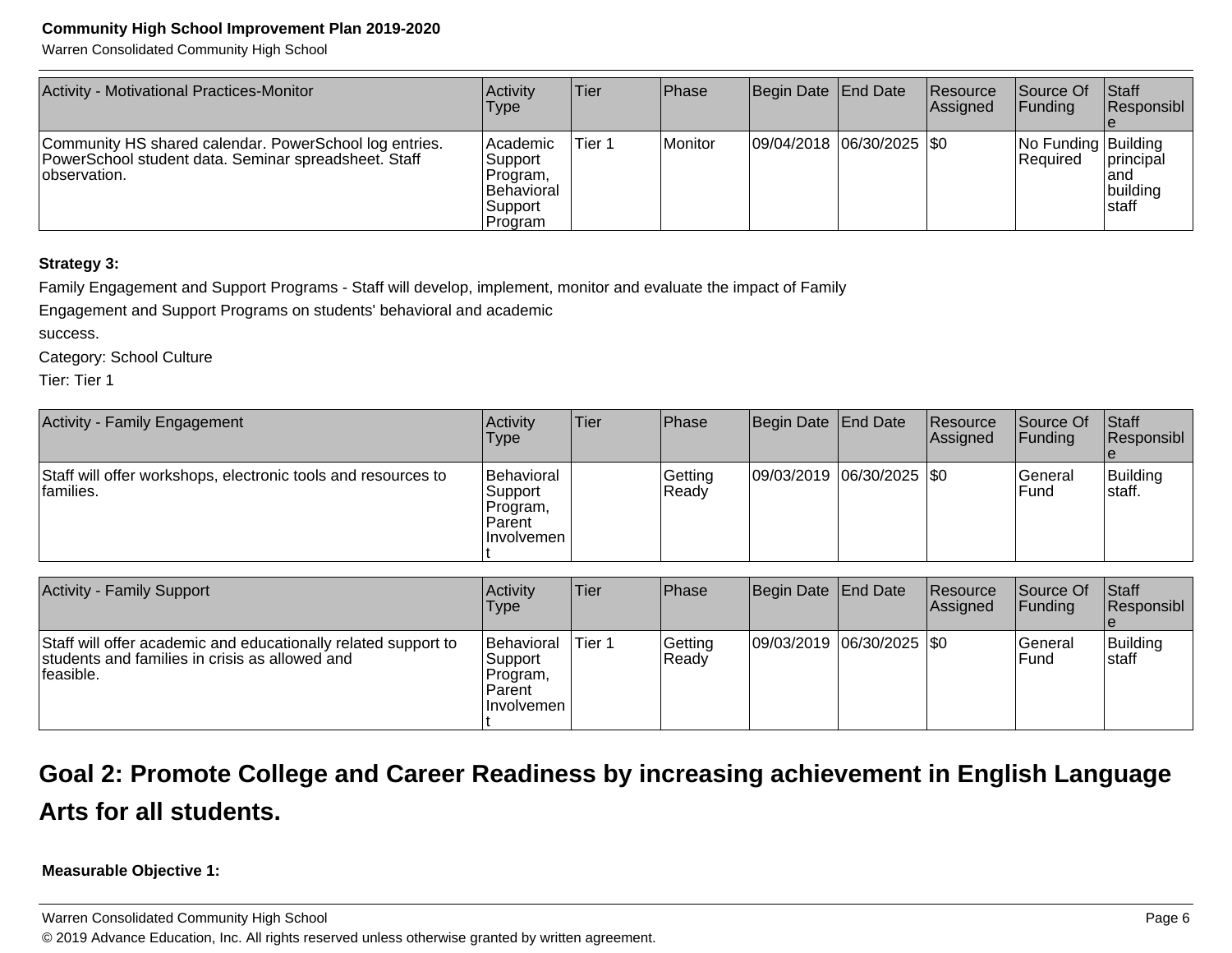Warren Consolidated Community High School

60% of Tenth, Eleventh and Twelfth grade Black or African-American, White, Economically Disadvantaged, Students with Disabilities, English Learners and Two or More Races students will demonstrate a proficiency by scoring proficient in English Language Arts in English Language Arts by 06/30/2025 as measured by stateassessments .

#### **Strategy 1:**

Tier 1 High Quality Instruction - Staff engage in research based professional learning to implement quality literacy instruction across the curriculum through a jobembedded and support model.

Category: English/Language Arts

Research Cited: Richardson, Jan (2016): The Next Step Forward in Guided Reading. Based on 40 years of irrefutable research drawing from cognitive science and thelinguistic principles that inform our understanding of language and literacy development (Clay, 1975; Richardson, 2009; Richardson & Walther, 2013; Fountas & Pinnell,1996, in press) guided reading supports all readers: striving, advanced and dual language learners.

Beesley, A.D., & Apthorp, H.S. (2010. Classroom Instruction That Works, Second Edition: Research report. Denver, CO: Mid-continent Research for Education andLearning. The findings in this study are the foundation of the second edition of McREL's Classroom Instruction That Works. The study updates and extends the originalresearch synthesis, taking into account the best available research that has been done in the past decade. Key findings from the research: Guided note taking appearsmore effective than unstructured note taking. There is a link between positive socio-emotional indicators and learning. The benefits of cooperative instruction extendbeyond learning to include improved self-esteem and greater motivation and engagement with school.

Harvey, Stephanie and Goudvis, Anne (2007): Strategies That Work: Teaching Comprehension for Understanding and Engagement. Students engage in active literacy.Kids read, write, talk, listen and investigate their way through the day and across the curriculum. Students articulate how comprehension strategies help themunderstand what they read.

Calkins, Lucy (2015): Writing Pathways. Shared goals for writers, norm expectations across grade levels, and become more expert at providing students withindividualized feedback they need for writing success, lifting the level of teaching and learning in writing.

Marzano, R.J. & Pickering, D.J. (2005). Building Academic Vocabulary Teacher's Manual. Alexandria, VA: ASCD. In Building Academic Vocabulary: Teacher's Manual,Robert J. Marzano and Debra J. Pickering give teachers a practical way to help students master academic vocabulary. Research has shown that when teachers,schools, and districts take a systematic approach to helping students identify and master essential vocabulary and concepts of a given subject area, studentcomprehension and achievement rises.

Echevarria, J., Vogt, M.E., & Short, D. (2004). Making content comprehensible for English Language Learners: The SIOP Model (2nd Ed.). Boston: Pearson, Allyn & Bacon. The SIOP model has proven to be an effective strategy for increasing academic knowledge. SIOP can be used as a lesson planning tool to develop languageobjectives to support the lesson content and objectives.

Taberski, Sharon (2010). Lessons from the Ground Up: Cultivating Comprehension in K-3 Readers. New York: Heinemann. Sharon summarizes the latest research andprovides strategies in the areas of reading, writing, and oral language to help grow young students to be proficient readers.

Warren Consolidated Community High School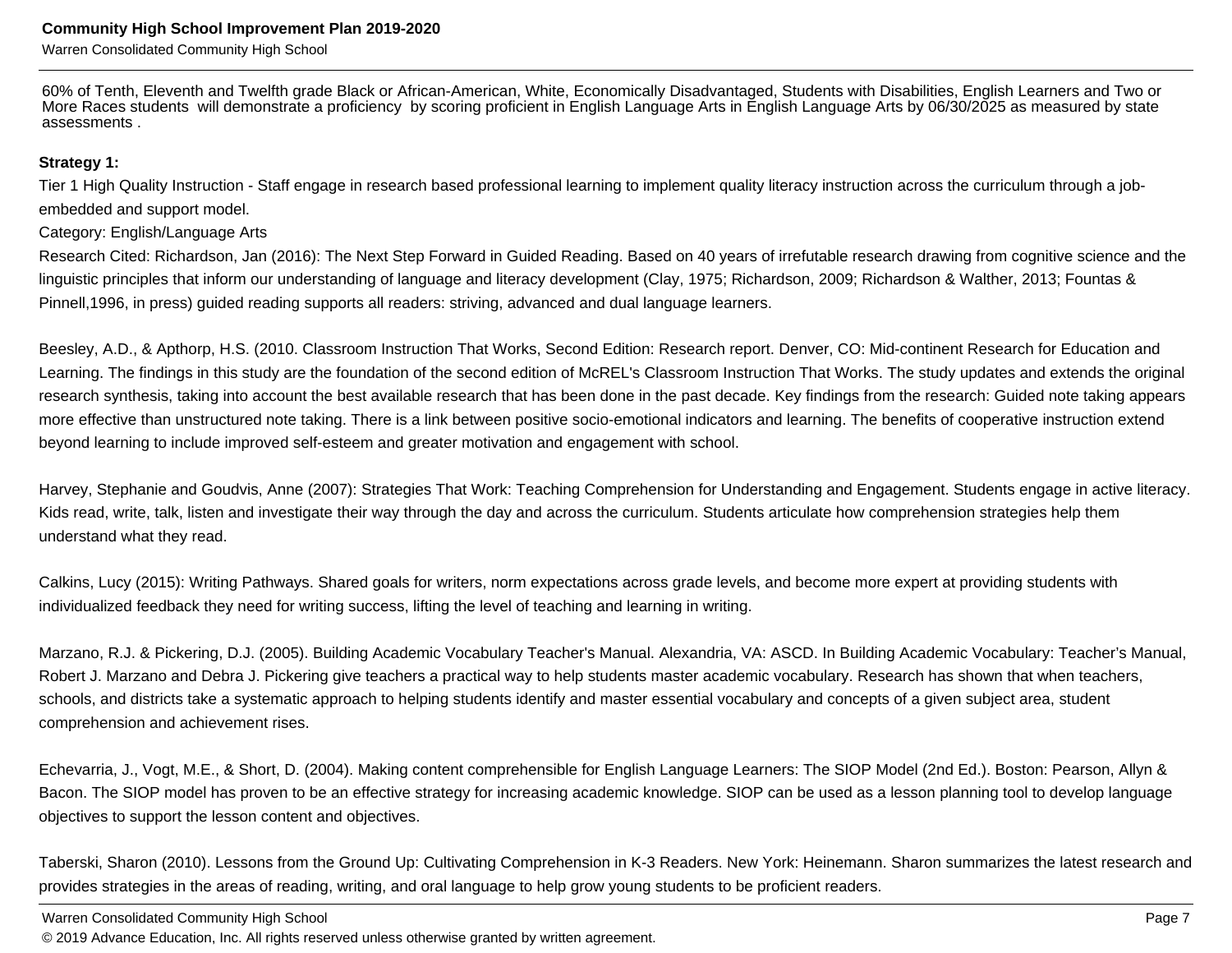Warren Consolidated Community High School

#### Tier: Tier 1

| Activity - Implement Tier 1                                                                                                                                                                                                                                                                                                                                                                                      | Activity<br><b>Type</b>        | Tier | <b>Phase</b> | Begin Date End Date                       | Resource<br><b>Assigned</b> | <b>Source Of</b><br>IFundina | <b>Staff</b><br> Responsibl                |
|------------------------------------------------------------------------------------------------------------------------------------------------------------------------------------------------------------------------------------------------------------------------------------------------------------------------------------------------------------------------------------------------------------------|--------------------------------|------|--------------|-------------------------------------------|-----------------------------|------------------------------|--------------------------------------------|
| Staff will participate in professional leaning to strengthen their<br>limplementation of Tier 1 instructional practices through a job-<br>embedded and support model in curriculum, instruction, and<br>assessment. (Balanced Literacy, Performance Tasks,<br>Academic Vocabulary embedded in the curriculum, Science<br>and Social Studies Literacy, PSAT/SAT Embedded Content,<br>Close and Critical, Writing) | Professiona Tier 1<br>Learning |      |              | Implement   09/04/2018   06/30/2025   \$0 |                             | lGeneral<br><b>IFund</b>     | loci,<br>principal,<br>Iteaching<br>Istaff |

| Activity - Monitor Tier 1 Instructional Practices                                         | <b>Activity</b><br>Type | 'Tier  | l Phase   | Begin Date End Date         | <b>Resource</b><br><b>Assigned</b> | Source Of<br><b>IFundina</b> | <b>Staff</b><br><b>Responsibl</b> |
|-------------------------------------------------------------------------------------------|-------------------------|--------|-----------|-----------------------------|------------------------------------|------------------------------|-----------------------------------|
| Principal to monitor instruction with walk-throughs, lesson<br>planning, and grade books. | Monitor                 | Tier 1 | l Monitor | 09/04/2018  06/30/2025  \$0 |                                    | l General<br>lFund           | Principal                         |

| Activity - Evaluate Tier I Implementation                                              | Activity<br>'Type | 'Tier  | <b>IPhase</b> | Begin Date End Date |                           | Resource<br><b>Assigned</b> | Source Of<br><b>IFundina</b> | Staff<br><b>Responsibl</b> |
|----------------------------------------------------------------------------------------|-------------------|--------|---------------|---------------------|---------------------------|-----------------------------|------------------------------|----------------------------|
| Staff will share their implementation of Tier I activities during<br><sup>I</sup> PLC. | <b>Evaluation</b> | Tier ۱ | l Evaluate    |                     | 09/03/2019 06/30/2025 \$0 |                             | l General<br>Fund            | Building<br>Istaff         |

### **Strategy 2:**

MTSS - Staff will develop, implement, monitor and evaluate the impact of a multi-tier system of support process (MTSS) and the delivery of tier 2 and 3 interventions onstudents behavioral and academic success.

### Category: English/Language Arts

 Research Cited: Avalos, M., Plasencia, A., Chavez, C., & Rascón, J.. (2007). Modified Guided Reading: Gateway to English as a Second Language and Literacy Learning. The Reading Teacher, 61(4), 318-321,323-326,328-329. Retrieved January 26, 2010, from Research Library. Guided reading is a component of a balanced literacy program providing differentiated, small-group reading instruction to four to six students with similar strengths and instructional needs (Fountas & Pinnell, 1996)or to heterogeneously grouped students. (Cunningham, Hall, & Sigmon, 2000). It is recommended that these groups meet at least three to five times per week for 20 to30 minutes each session in order for students to make consistent reading gains (Fountas & Pinnell, 1996).

Zweirs, J. & Crawford, M. (2011) Building academic language: Classroom talk that fosters critical thinking and content understandings. ELs often require acceleratedlanguage development in order to be successful with CCSS. In order to accelerate their development of English language, ELs need to have opportunities where they share ideas, support them with evidence, and construct new knowledge with their peers.

Russell, S. (2005). Challenging Task in Appropriate Text: Designing Discourse Communities to Increase the Literacy Growth of Adolescent Struggling Readers.Designed to bring middle and high school students to grade level quickly, AARI is based on research in literacy instruction spanning over 50 years. It emphasizes smallgroup instruction that meets students where they are at and accelerates reading achievement through instruction build around: community; text-based inferencing;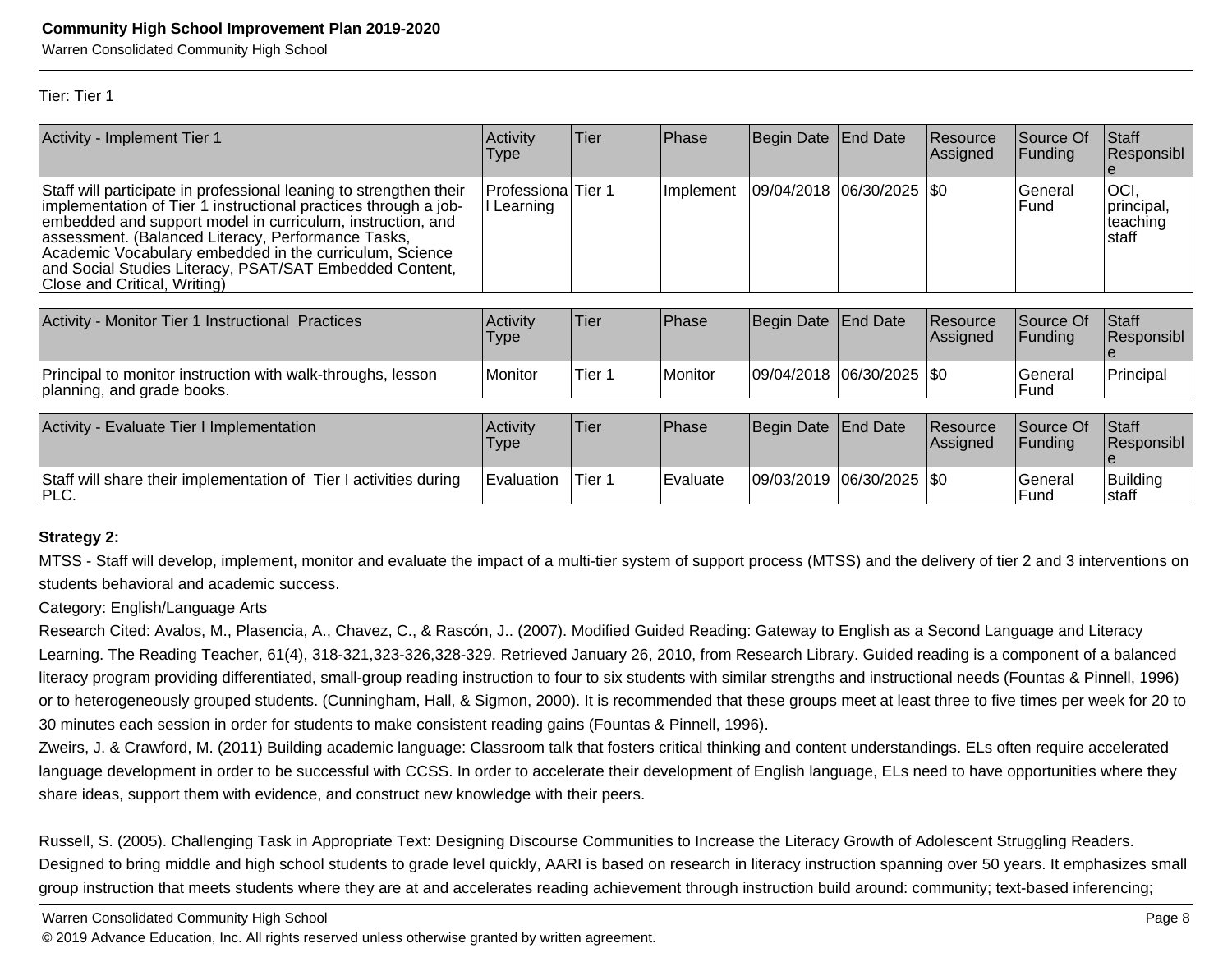critical thinking; text structures; text talking and questioning the author.

Tier: Tier 2

| Activity - MTSS - Supplemental Instruction - ACRI - Implement                                                                                            | Activity<br>Type                                       | Tier              | Phase     | <b>Begin Date</b> | <b>End Date</b> | Resource<br>Assigned | Source Of<br>Funding   | Staff<br>Responsibl                                       |
|----------------------------------------------------------------------------------------------------------------------------------------------------------|--------------------------------------------------------|-------------------|-----------|-------------------|-----------------|----------------------|------------------------|-----------------------------------------------------------|
| Supplemental instruction for identified students provided by<br>instructional staff.                                                                     | Academic<br>Support<br>Program,<br>Implementa<br>Ition | Tier <sub>3</sub> | Implement | 09/04/2018        | 06/30/2025      | \$0                  | <b>Title I Part</b>    | Building<br>Administrat<br>or.<br>Instructiona<br>I Staff |
| Activity - MTSS - Supplement Instruction - ACRI - Monitor                                                                                                | Activity<br><b>Type</b>                                | Tier              | Phase     | Begin Date        | <b>End Date</b> | Resource<br>Assigned | Source Of<br>Funding   | Staff<br>Responsibl                                       |
| Building staff will monitor interventions using the pre-defined<br>measure of student progress that corresponds to the<br>intervention plan implemented. | Monitor                                                | Tier <sub>3</sub> | Monitor   | 09/04/2018        | 06/30/2025      | \$0                  | <b>General</b><br>Fund | <b>Building</b><br><b>Staff</b>                           |
| Activity - MTSS - Extended Day Program - W.I.N. - Implement                                                                                              | Activity<br><b>Type</b>                                | Tier              | Phase     | Begin Date        | <b>End Date</b> | Resource<br>Assigned | Source Of<br>Funding   | Staff<br>Responsibl                                       |
| Staff will provide tutoring/mentoring in specific skill-deficient<br>area in reading and writing in an extended day format.                              | Academic<br>Support<br>Program                         | Tier <sub>2</sub> | Implement | 09/04/2018        | 06/30/2025      | \$0                  | <b>Title I Part</b>    | Building<br>Administrat<br>or.<br>Instructiona<br>Staff   |
| Activity - MTSS - Extended Day Program - W.I.N. - Monitor                                                                                                | Activity<br><b>Type</b>                                | Tier              | Phase     | <b>Begin Date</b> | <b>End Date</b> | Resource<br>Assigned | Source Of<br>Funding   | Staff<br>Responsibl                                       |
| Staff will monitor the effects of tutoring/mentoring in specific<br>skill deficient areas to reading and writing.                                        | Academic<br>Support<br>Program,<br>Monitor             | Tier <sub>2</sub> | Monitor   | 09/04/2018        | 06/30/2025      | \$0                  | General<br>lFund       | <b>Building</b><br>Principal,<br>Teachers                 |
| Activity - MTSS - Extended Day Program - W.I.N. - Evaluate                                                                                               | Activity<br><b>Type</b>                                | Tier              | Phase     | <b>Begin Date</b> | <b>End Date</b> | Resource<br>Assigned | Source Of<br>Funding   | Staff<br>Responsibl                                       |
| Staff will evaluate the effects of tutoring/mentoring in specific<br>skill deficient areas to reading and writing during PLC time.                       | Evaluation                                             | Tier <sub>2</sub> | Evaluate  | 09/04/2019        | 06/30/2025      | \$0                  | General<br>Fund        | Building<br>Principal,<br><b>Teachers</b>                 |

### **Strategy 3:**

Professional Learning Community - Professional Learning Community - Staff will collaborate as a professional learning community to strengthen the vertical andhorizontal alignment between curriculum, instruction and assessment practices in all core and elective content areas. PLC framework:

Warren Consolidated Community High School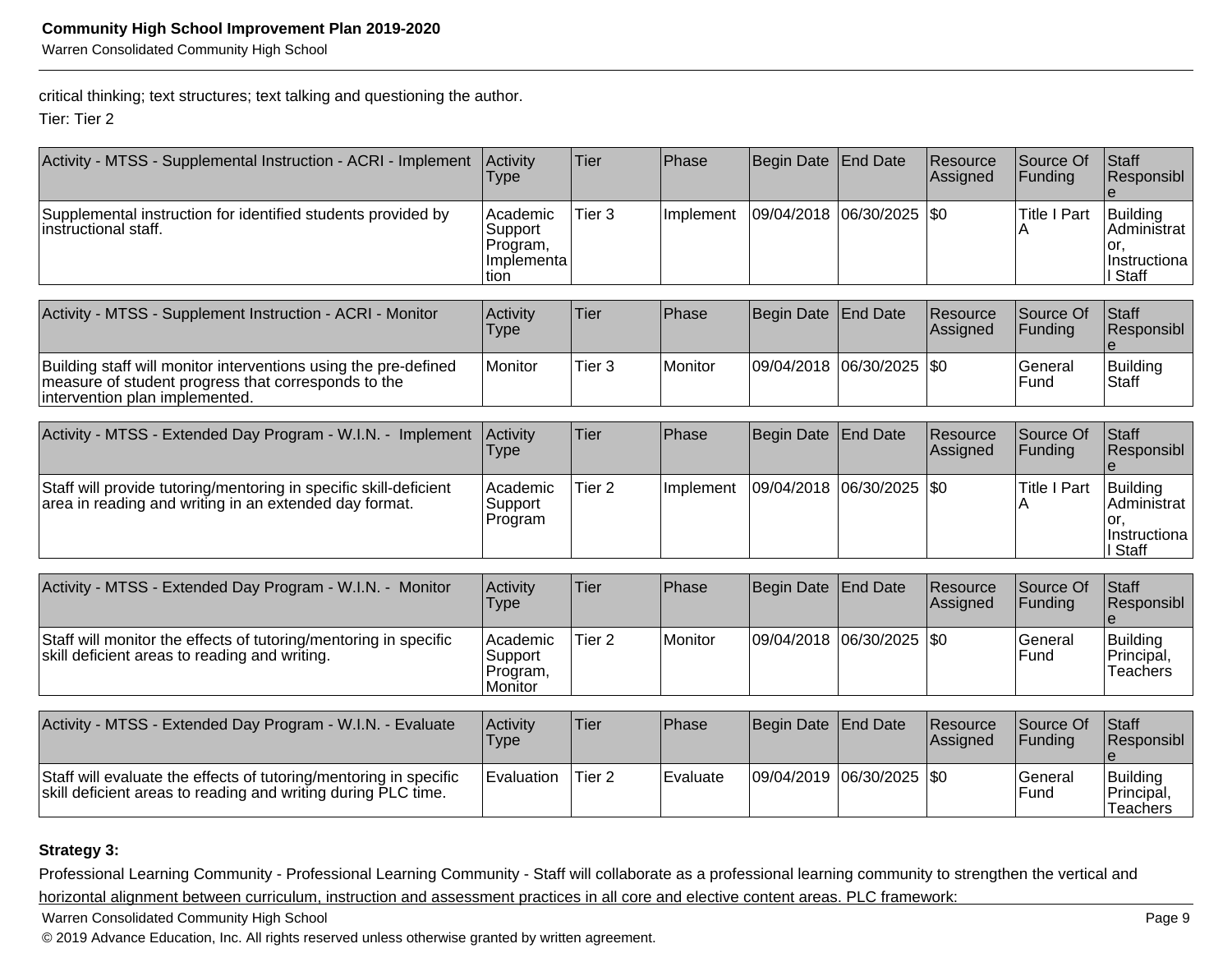Warren Consolidated Community High School

1. Staff will align their instruction (lesson planning) with district curriculum and pacing guides.

2. Staff will increase understanding of utilizing high-leverage, research-based instructional practices in order to improve their impact of effective instruction on student achievement.

3. Staff will implement and analyze building and district-level common assessments' results to drive instruction.

4. Staff will implement a MTSS process (plan for in-class and school-level intervention/enrichment) to ensure all students' growth in achievement and behavioral success.

5. Staff will monitor and analyze the impact of adult implementation of instructional strategies and activities on student achievement. Category:

### Category: Other - Professional Learning

 Research Cited: Professional Learning Communities at Work, R. DuFour (1998); Whatever It Takes, R. DuFour (2004); Learning by Doing (2012) Many, et al; ResultsNOW, M. Schmoker;. Tier I: The Forgotten Tier (2010); Visual Learning, J. Hattie (2012); Common Formative Assessment, Bailey and Jakicic (2014).Tier: Tier 1

| Activity - PLC - Implement                                                                          | <b>Activity</b><br>Type    | ∣Tier | <b>IPhase</b> | Begin Date End Date         | Resource<br>Assigned | <b>Source Of</b><br> Funding | <b>Staff</b><br><b>Responsibl</b>                       |
|-----------------------------------------------------------------------------------------------------|----------------------------|-------|---------------|-----------------------------|----------------------|------------------------------|---------------------------------------------------------|
| Staff will participate in timely PLC meetings following district<br>framework and monitoring tools. | Implementa Tier 1<br>!tion |       | Ilmplement    | 09/04/2018  06/30/2025  \$0 |                      | lGeneral<br>lFund            | Building<br> Administrat  <br>ior.<br>Teaching<br>Staff |

| Activity - PLC - Monitoring                                                                                                                                                      | Activity<br><b>Type</b>                                                                 | Tier   | <b>Phase</b> | Begin Date End Date |                               | Resource<br>Assigned | Source Of<br> Funding    | <b>Staff</b><br>Responsibl |
|----------------------------------------------------------------------------------------------------------------------------------------------------------------------------------|-----------------------------------------------------------------------------------------|--------|--------------|---------------------|-------------------------------|----------------------|--------------------------|----------------------------|
| Adult implementation of strategy will be monitored through<br>Administrator/Peer Observation/Walk-throughs, PLC<br>documentation collection and review by school administration. | Teacher<br>lCollaborati<br>lon.<br>Professiona<br>l Learning,<br>Monitor.<br>Walkthroug | Tier 1 | Monitor      |                     | $ 09/04/2018 06/30/2025 $ \$0 |                      | lGeneral<br><b>IFund</b> | Building<br><b>Staff</b>   |
|                                                                                                                                                                                  |                                                                                         |        |              |                     |                               |                      |                          |                            |

| <b>Activity</b><br>- PLC - Evaluation | <b>Activity</b><br>'Type | Tier | <b>Phase</b> | Begin Date End Date |  | Resource<br> Assigned | Source Of<br><b>Funding</b> | <b>Staff</b><br>Responsibl |
|---------------------------------------|--------------------------|------|--------------|---------------------|--|-----------------------|-----------------------------|----------------------------|
|---------------------------------------|--------------------------|------|--------------|---------------------|--|-----------------------|-----------------------------|----------------------------|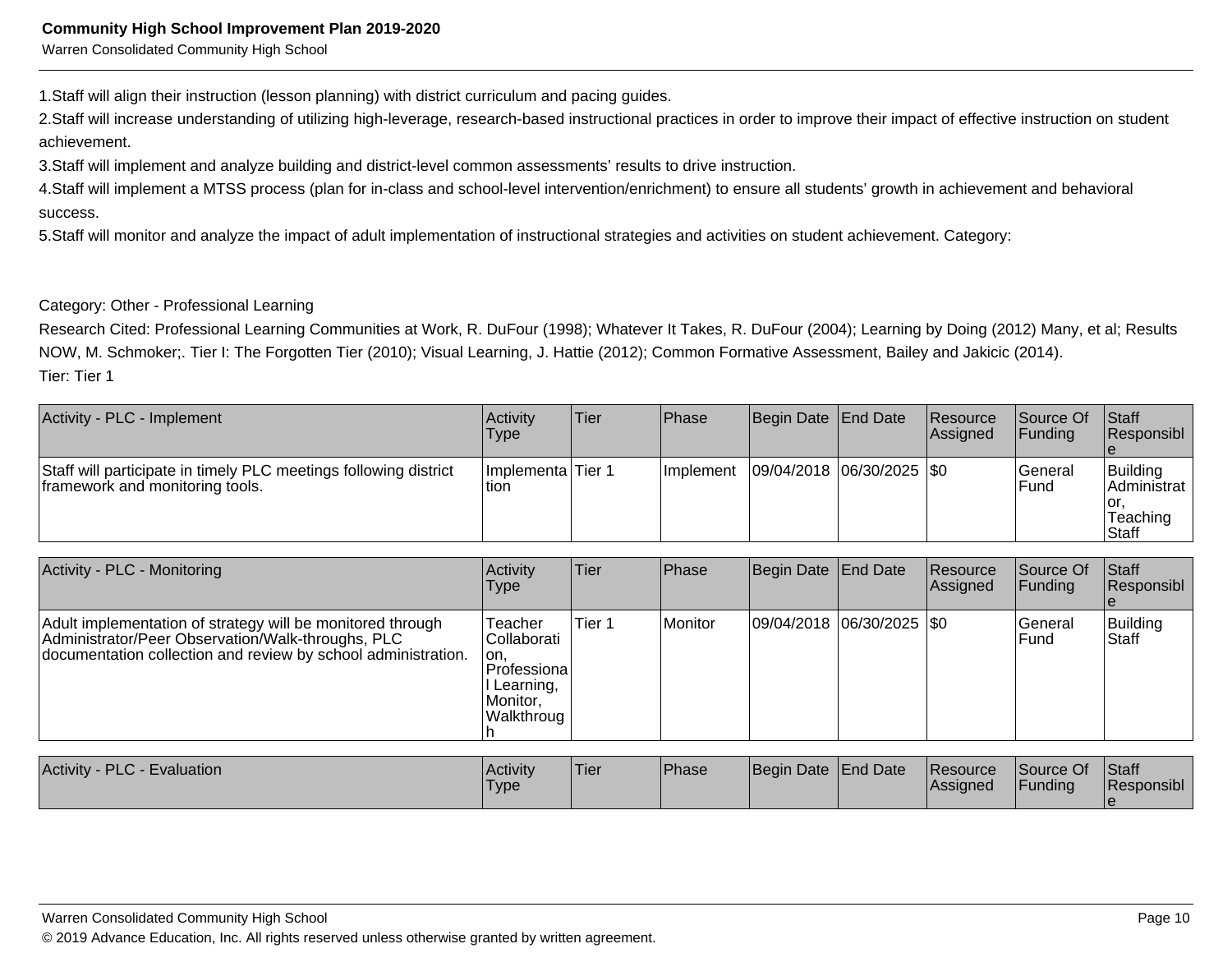Warren Consolidated Community High School

| Staff will participate in Data Dialogues: Data analysis of<br>common and state assessments, perception, process/program<br>and demographic data. | Геасһег<br>Collaborati<br>Ion. Policv<br>and: | Tier 1 | $ 09/04/2018 06/30/2025 $ \$0 |  | General<br>Fund | Building<br>Staff |
|--------------------------------------------------------------------------------------------------------------------------------------------------|-----------------------------------------------|--------|-------------------------------|--|-----------------|-------------------|
|                                                                                                                                                  | Process.                                      |        |                               |  |                 |                   |
|                                                                                                                                                  | Evaluation                                    |        |                               |  |                 |                   |

### **Goal 3: Promote College and Career Readiness by increasing achievement in Mathematics for allstudents.**

### **Measurable Objective 1:**

48% of Tenth, Eleventh and Twelfth grade Black or African-American, White, Economically Disadvantaged, Students with Disabilities, English Learners and Two or<br>More Races students will demonstrate a proficiency scoring prof

### **Strategy 1:**

Tier 1 High Quality Instruction - Staff engage in research based professional learning to implement quality mathematic instruction across the curriculum through a jobembedded and support model.

Category: Mathematics

Research Cited: Webb, N.L. (2002). Depth of knowledge for four content areas. retrieved on 6/4/2013:

http://facstaff.wcer.wisc.edu/normw/All%20content%20areas%20%20DOK%20levels%2032802.doc

Webb outlines four levels of knowledge: recall, skills and concepts, strategic thinking, and extended thinking as they apply to all four content areas.

Urquhart, Vicki, and McIver, Monette, (2005). Teaching Writing in the Content Areas. Most educators intuitively understand the critical relationship between thinking andwriting: writing allows us to express what we think, but the very act of writing spurs a process of exploration that changes our thinking and helps us learn. TeachingWriting in the Content Areas examines nearly 30 years of research to identify how teachers can incorporate writing instruction that helps students master the coursecontent and improve their overall achievement.

Marzano, Robert J., and Pickering, Debra J., (2005). Building Academic Vocabulary Teacher's Manual. Alexandria, VA: ASCD. In Building Academic Vocabulary:Teacher's Manual, Robert J. Marzano and Debra J. Pickering give teachers a practical way to help students master academic vocabulary. Research has shown thatwhen teachers, schools, and districts take a systematic approach to helping students identify and master essential vocabulary and concepts of a given subject area, student comprehension and achievement rises.

Beesley, A.D., & Apthorp. H. S. (2010). Classroom Instruction That Works, second edition: Research report. Denver, CO: Mid-continent Research for Education andLearning. The findings in this study are the foundation of the second edition of McREL's Classroom Instruction That Works. The study updates and extends the originalresearch synthesis, taking into account the best available research that has been done in the past decade. Key findings from the research: Guided notetaking appearsmore effective than unstructured note taking. There is a link between positive socio-emotional indicators and learning. The benefits of cooperative instruction extend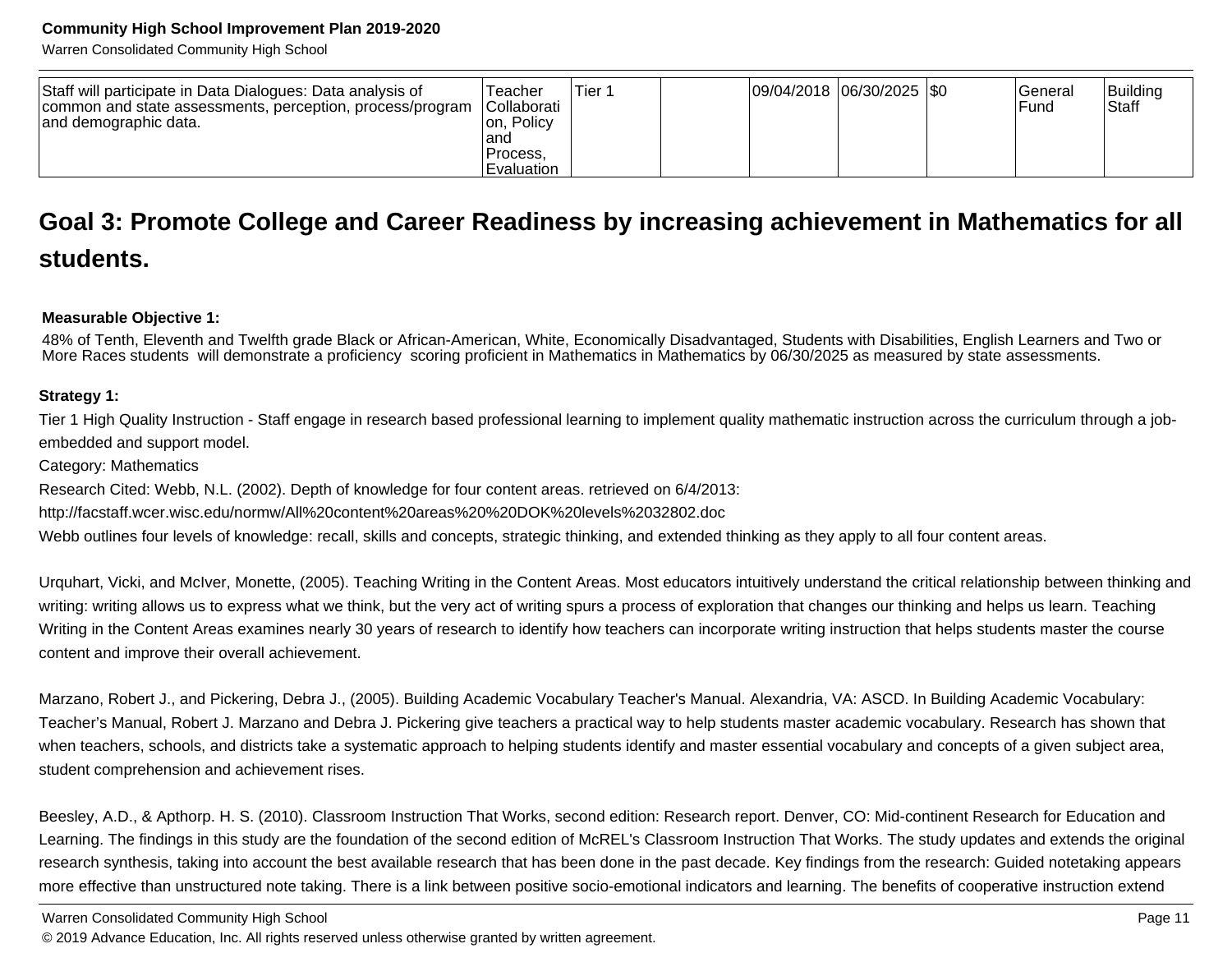beyond learning to include improved self-esteem and greater motivation and engagement with school.

Echevarria, J., Vogt, M.E., & Short, D. (2004). Making Content Comprehensible for English Language Learners: The SIOP Model (2nd Ed.). Boston: Pearson, Allyn &Bacon. The SIOP model has proven to be an effective strategy for increasing academic knowledge. SIOP can be used as a lesson planning tool to developlanguageobjectives to support the lesson content and objectives.

Wilson, L. 2008. Tiering and Scaffolding: Two strategies for Providing Access to Important Mathematics. Teaching Children Mathematics, February, 2008. NationalCouncil of Teachers of Mathematics. Scaffolding tasks allow students to work independently at appropriately challenging levels, make sense of ideas, and develop asense of self-confidence in their mathematics and knowledge. pp.329.

Parrish, Sherry (2010): Number Talks; Humphreys, Cathy and Parker, Ruth (2015): Making Number Talks Matter. Number talks develop number fluency andstrengthen students' ability to reason mentally with numbers.

Stein, Mary Kay and Smith, Margaret Schwan (2011): 5 Practices for Orchestrating Productive Mathematics Discussions. Productive discussions in which importantmathematical ideas are brought to the surface, contradictions are exposed, and understandings are developed or consolidated.Tier: Tier 1

| Activity - Implement Tier 1 Instruction and Professional<br>Learning                                                                                                                                                                                                                                                                                     | Activity<br>Type                 | Tier   | Phase     | Begin Date End Date |                             | Resource<br>Assigned        | Source Of<br><b>Funding</b> | <b>Staff</b><br>Responsibl                          |
|----------------------------------------------------------------------------------------------------------------------------------------------------------------------------------------------------------------------------------------------------------------------------------------------------------------------------------------------------------|----------------------------------|--------|-----------|---------------------|-----------------------------|-----------------------------|-----------------------------|-----------------------------------------------------|
| Staff will participate in professional leaning to strengthen their<br>implementation of Tier 1 instructional practices through a job-<br>embedded and support model in curriculum, instruction, and<br>assessment. (Problem Solving Strategies, Number Talks, Math<br>Tasks, Academic Vocabulary within curriculum, PSAT/SAT<br><b>Embedded Content)</b> | Professiona Tier 1<br>l Learning |        | Implement |                     | 09/04/2018  06/30/2025  \$0 |                             | General<br>Fund             | OCI.<br>Building<br>Principal,<br>Teaching<br>Staff |
| Activity - Monitor Tier 1 Instructional Practices                                                                                                                                                                                                                                                                                                        | Activity<br>Type                 | Tier   | Phase     | Begin Date End Date |                             | Resource<br><b>Assigned</b> | Source Of<br>Funding        | <b>Staff</b><br> Responsibl                         |
| Principal to monitor instruction with walk-throughs, lesson<br>planning, and grade books.                                                                                                                                                                                                                                                                | <b>Monitor</b>                   | Tier 1 | Monitor   |                     | 09/04/2018  06/30/2025  \$0 |                             | General<br>Fund             | Building<br>Principal                               |
| Activity - Evaluate Tier I Implementation                                                                                                                                                                                                                                                                                                                | Activity<br>Type                 | Tier   | Phase     | Begin Date End Date |                             | Resource<br><b>Assigned</b> | Source Of<br>Funding        | Staff<br>Responsibl<br>le                           |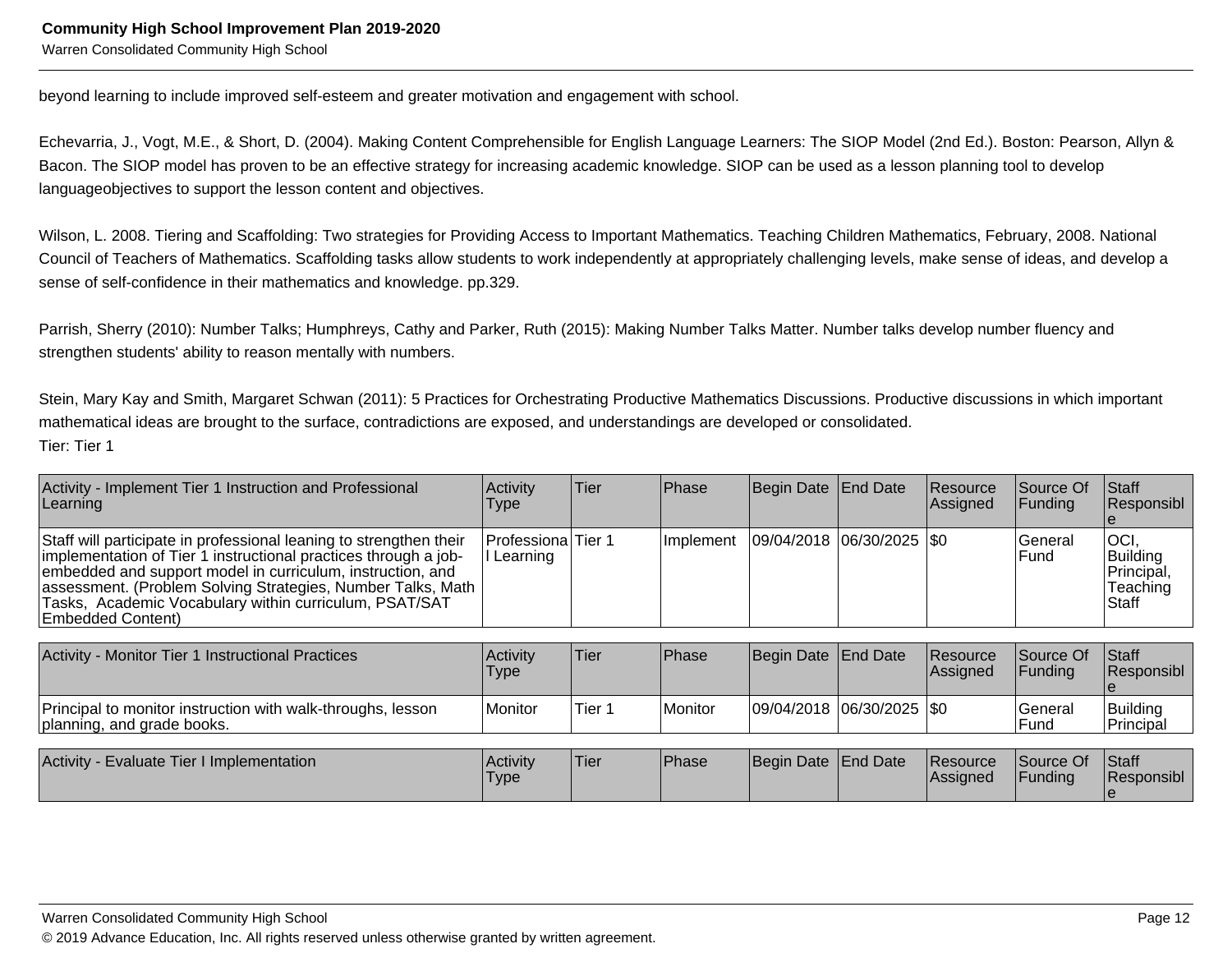Warren Consolidated Community High School

| Staff will collect activity data and will share at PLC for<br>evaluation of implementation. | <b>Evaluation</b> | lTier 1 | <b>IEvaluate</b> | $ 09/03/2019 06/30/2025 $ \$0 |  |  | General<br><b>IFund</b> | Staff,<br>Ischool<br>limproveme<br>Int team,<br>land<br> building<br>principal |
|---------------------------------------------------------------------------------------------|-------------------|---------|------------------|-------------------------------|--|--|-------------------------|--------------------------------------------------------------------------------|
|---------------------------------------------------------------------------------------------|-------------------|---------|------------------|-------------------------------|--|--|-------------------------|--------------------------------------------------------------------------------|

### **Strategy 2:**

MTSS - Staff will develop, implement, monitor and evaluate the impact of a multi-tier system of support process (MTSS) and the delivery of tier 2 and 3 interventions onstudents behavioral and academic success.

### Category: Mathematics

Research Cited: Hill, Jane D., & Flynn, K. (2006). Classroom Instruction That Works with English Language Learners. Alexandria, VA: ASCD. The authors of this textreviewed multiple studies to determine which strategies were the most effective with English Language Learners. The researchers then compiled strategies that wouldmost benefit English Language Learners in developing their academic language.

Marzano, R. (Dec. 2009). When Students Track Their Progress. Educational Leadership, December 2009/January 2010 (67)4, p. 86-87. Robert Marzano highlights a strategy that he says brings about 32 percentile-point gains in achievement: having students record their scores on a chart after taking each interim assessment andfollowing their progress over time. When the assessment involves a rubric score, this gives students and teachers two kinds of information: a specific description of what is expected, and a graphic representation of how each student is doing. "The combination of these two types of information," says Marzano, "produces a powerfuleffect."

Challenging the Whole Child: Reflections on Best Practices in Learning, Teaching, and Leadership (2009) edited by Marge Scherer and the Educational Leadership Staff. Collection of articles from Educational Leadership and other ASCD publications which examine the kinds of challenges that best prepare students for college, theworld of work, and life. The authors examine what excellence and high performance mean in various schools and settings around the world and discuss how to makelearning richer and more thought-provoking through both rigorous curriculum and formative assessment. Ways that both elementary and secondary school teachers can teach problem-solving and innovative and analytical thinking, and how to challenge students preparing for college as well as those readying themselves for careersafter high school.

Ritter, S., Kulikowich, J., Lei, P., McGuire, C., & Morgan, P. (2007). What Evidence Matters? A Randomized Field Trial of Cognitive Tutor ® Algebra I. In T. Hirashima, H. U. Hoppe, & S. Shwu-Ching Young (Eds.), Supporting Learning Flow Through Integrative Technologies (pp. 13–20). Netherlands: IOS Press.Tier: Tier 2

| / - MTSS - Extended Day Program - W.I.N. - Implement<br><b>Activity</b> | <b>Activity</b><br><b>Type</b> | <sup>1</sup> Tier | <b>Phase</b> | Begin Date End Date | Resource<br> Assigned | Source Of<br>Funding | <b>Staff</b><br>Responsibl |
|-------------------------------------------------------------------------|--------------------------------|-------------------|--------------|---------------------|-----------------------|----------------------|----------------------------|
|                                                                         |                                |                   |              |                     |                       |                      |                            |

#### Warren Consolidated Community High School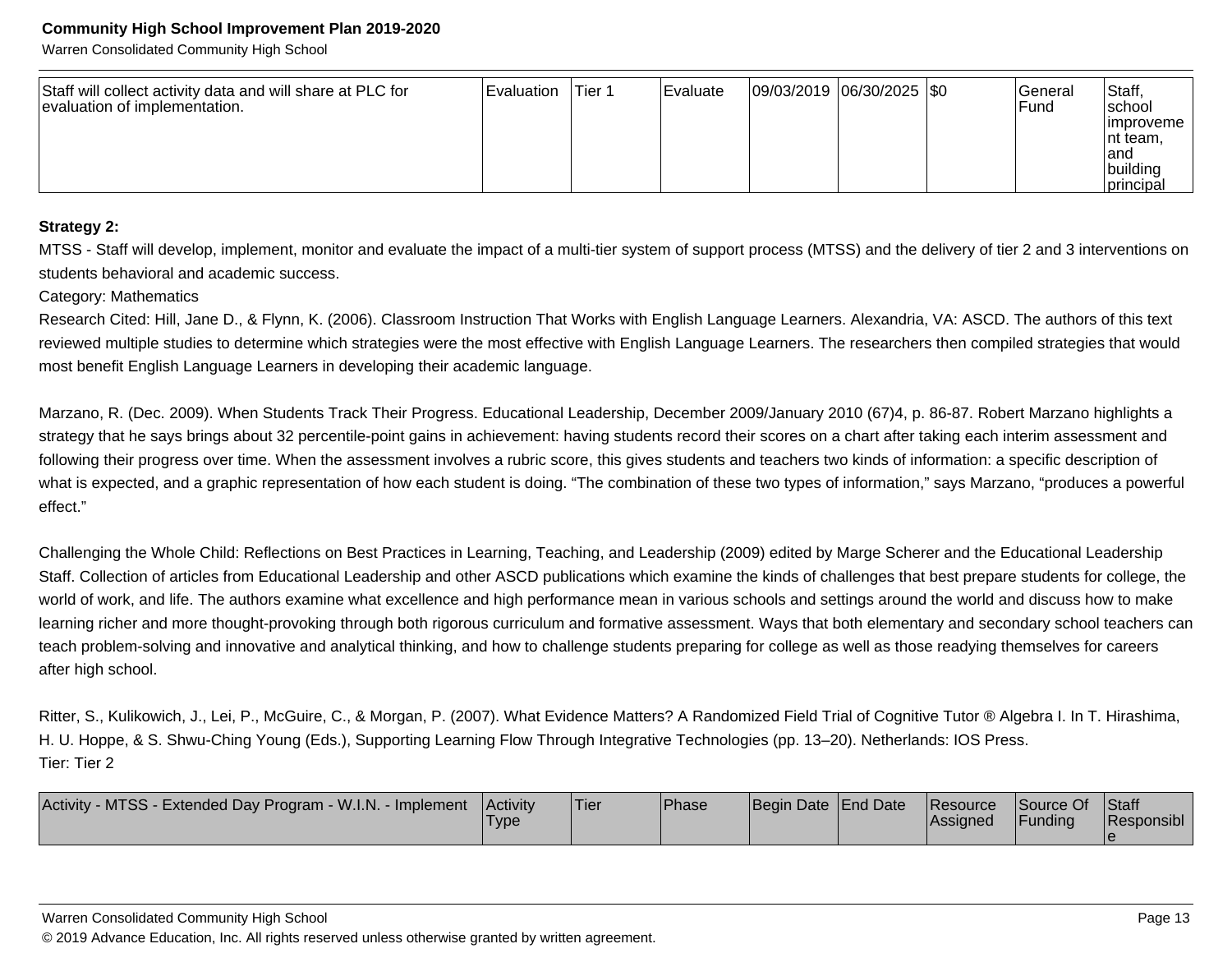Warren Consolidated Community High School

| Staff will provide tutoring/mentoring in specific skill-deficient<br>area in mathematics in an extended day format.                                                                                                                                                                             | Academic<br>Support<br>Program             | Tier 2            | Implement | 09/04/2018 | $ 06/30/2025 $ \$0 |                       | <b>Title I Part</b>  | Building<br>Administrat<br>or.<br>Instructiona<br>I Staff |
|-------------------------------------------------------------------------------------------------------------------------------------------------------------------------------------------------------------------------------------------------------------------------------------------------|--------------------------------------------|-------------------|-----------|------------|--------------------|-----------------------|----------------------|-----------------------------------------------------------|
| Activity - MTSS - Extended Day Program - W.I.N. - Monitor                                                                                                                                                                                                                                       | Activity<br>Type                           | Tier              | Phase     | Begin Date | End Date           | Resource<br> Assigned | Source Of<br>Funding | Staff<br>Responsibl                                       |
| Staff will monitor the effects of tutoring/mentoring in specific<br>skill deficient areas in mathematics.                                                                                                                                                                                       | Academic<br>Support<br>Program,<br>Monitor | Tier <sub>2</sub> |           | 09/04/2018 | 06/30/2025         | \$0                   | General<br>Fund      | <b>Building</b><br>Principal,<br>Teachers                 |
| Activity - MTSS - Implement                                                                                                                                                                                                                                                                     | Activity<br>Type                           | Tier              | Phase     | Begin Date | <b>End Date</b>    | Resource<br>Assigned  | Source Of<br>Funding | Staff<br>Responsibl                                       |
| Staff will participate in professional learning to strengthen the<br>implementation of supplemental instruction and MTSS<br>processes.                                                                                                                                                          | Implementa Tier 2<br>ltion.                |                   | Implement | 09/03/2019 | 06/30/2025         | \$0                   | General<br>Fund      | <b>Building</b><br>Istaff                                 |
| Activity - MTSS- Implement                                                                                                                                                                                                                                                                      | Activity<br>Type                           | Tier              | Phase     | Begin Date | End Date           | Resource<br>Assigned  | Source Of<br>Funding | Staff<br>Responsibl                                       |
| Supplemental Instruction - Title I teachers and<br>paraprofessionals will provide additional, individualized,<br>instruction to identified students in order to strengthen skills in<br>which students have demonstrated deficits according to MStep,<br>NWEA, WIDA, and classroom assessments. | Implementa<br>tion                         | Tier <sub>2</sub> | Implement | 09/03/2019 | 06/30/2025         | I\$0                  | General<br>Fund      | Building<br> staff                                        |

### **Strategy 3:**

Professional Learning Community - Professional Learning Community - Staff will collaborate as a professional learning community to strengthen the vertical andhorizontal alignment between curriculum, instruction and assessment practices in all core and elective content areas. PLC framework:

1. Staff will align their instruction (lesson planning) with district curriculum and pacing guides.

2. Staff will increase understanding of utilizing high-leverage, research-based instructional practices in order to improve their impact of effective instruction on student achievement.

3. Staff will implement and analyze building and district-level common assessments' results to drive instruction.

4. Staff will implement a MTSS process (plan for in-class and school-level intervention/enrichment) to ensure all students' growth in achievement and behavioral success.

5. Staff will monitor and analyze the impact of adult implementation of instructional strategies and activities on student achievement.

### Category: Other - Professional Learning

Research Cited: Professional Learning Communities at Work, R. DuFour (1998); Whatever It Takes, R. DuFour (2004); Learning by Doing (2012) Many, et al; Results

#### Warren Consolidated Community High School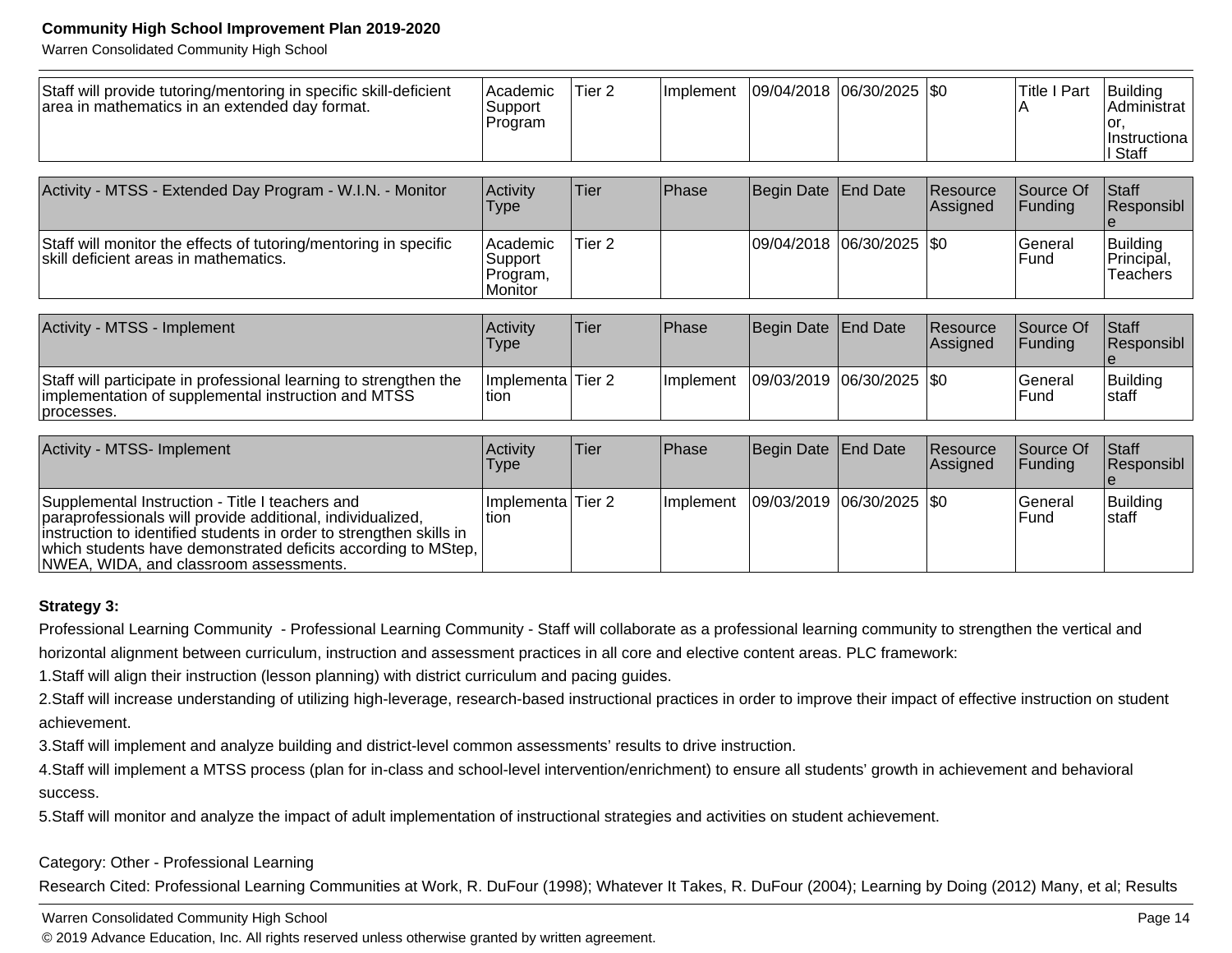NOW, M. Schmoker;. Tier I: The Forgotten Tier (2010); Visual Learning, J. Hattie (2012); Common Formative Assessment, Bailey and Jakicic (2014).Tier: Tier 1

| Activity - PLC Implementation                                                                                                                                               | <b>Activity</b><br>Type       | Tier | <b>IPhase</b>     | Begin Date   End Date   | Resource<br><b>Assigned</b> | <b>Source Of</b><br><b>IFunding</b> | <b>Staff</b><br>Responsibl                                    |
|-----------------------------------------------------------------------------------------------------------------------------------------------------------------------------|-------------------------------|------|-------------------|-------------------------|-----------------------------|-------------------------------------|---------------------------------------------------------------|
| Staff will adhere to developed processes and protocols within<br>the framework regarding data, assessments, standards and<br>targets to inform instruction and improvement. | Ilmplementa lTier 1<br>ltion. |      | <b>Ilmplement</b> | 09/04/2018 06/30/2025 0 |                             | lGeneral<br><b>IFund</b>            | <b>IBuildina</b><br>IAdministrat<br>Tor.<br>Teaching<br>Staff |

| Activity - PLC - Monitoring                                                                                                                                                      | Activity<br><b>Type</b>                                                                | Tier   | <b>Phase</b> | Begin Date   End Date      | Resource<br>Assigned | lSource Of<br>IFundina. | Staff<br>Responsibl      |
|----------------------------------------------------------------------------------------------------------------------------------------------------------------------------------|----------------------------------------------------------------------------------------|--------|--------------|----------------------------|----------------------|-------------------------|--------------------------|
| Adult implementation of strategy will be monitored through<br>Administrator/Peer Observation/Walk-throughs, PLC<br>documentation collection and review by school administration. | Teacher<br>Collaborati<br>lon.<br>Professiona<br>I Learning,<br>Monitor.<br>Walkthroug | Tier 1 | Monitor      | 09/04/2018 06/30/2025  \$0 |                      | lGeneral<br>l Fund      | Building<br><b>Staff</b> |

| Activity - PLC - Evaluation                                                                                                                      | Activity<br><b>Type</b>                                                        | Tier   | <b>Phase</b> | Begin Date   End Date         | Resource<br><b>Assigned</b> | Source Of<br><b>Funding</b> | <b>Staff</b><br>Responsibl |
|--------------------------------------------------------------------------------------------------------------------------------------------------|--------------------------------------------------------------------------------|--------|--------------|-------------------------------|-----------------------------|-----------------------------|----------------------------|
| Staff will participate in Data Dialogues: Data analysis of<br>common and state assessments, perception, process/program<br>and demographic data. | Teacher<br><b>Collaborati</b><br>on, Policy<br>land<br>Process.<br>lEvaluation | Tier 1 | l Evaluate   | $ 09/04/2018 06/30/2025 $ \$0 |                             | lGeneral<br>lFund           | Building<br><b>Staff</b>   |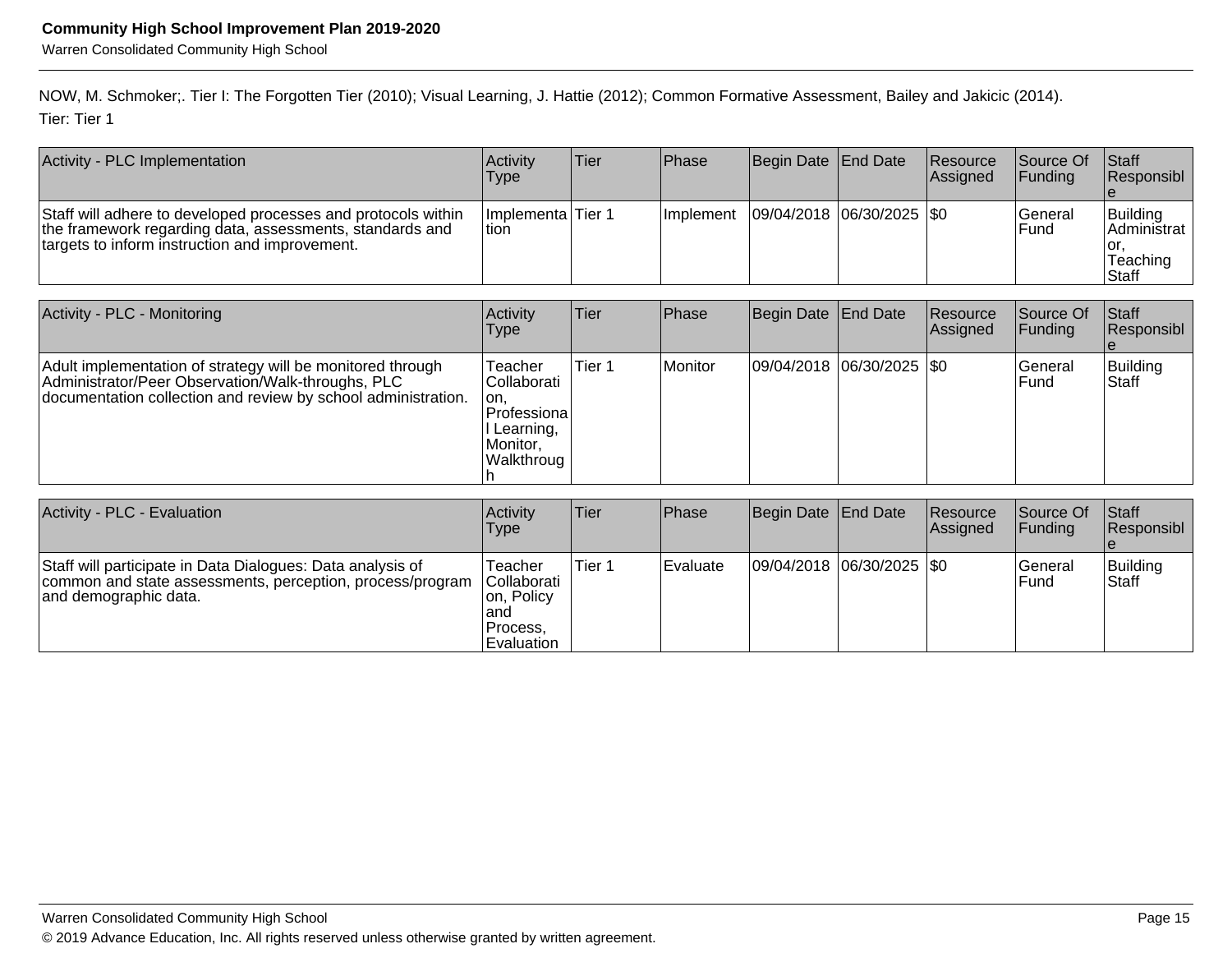### **Activity Summary by Funding Source**

### **Below is a breakdown of your activities by funding source**

### **Section 31a**

| <b>Activity Name</b>                    | Activity Description                                                                                                                                                                                                                                                                                                                                                                                                                   | Activity<br>Type        | Tier   | Phase     | Begin Date End Date |                              | Resource<br>Assigned | Staff<br>Responsibl    |
|-----------------------------------------|----------------------------------------------------------------------------------------------------------------------------------------------------------------------------------------------------------------------------------------------------------------------------------------------------------------------------------------------------------------------------------------------------------------------------------------|-------------------------|--------|-----------|---------------------|------------------------------|----------------------|------------------------|
| <b>Family Engagement -</b><br>Implement | Engage families in the school improvement team<br>process, host special events (ex. honor roll<br>breakfast/dinner), parent/student/director<br>intake/interview process completed 100% of the<br>time as part of our enrollment process, open<br>lhouse, parent involvement nights, parent phone<br>calls and emails, well maintained school website<br>and PowerSchool, parent meetings as needed,<br>and parent-teacher conference. | l Parent<br>IInvolvemen | Tier 1 | Implement |                     | 09/04/2018 06/30/2025 \$1000 |                      | Building<br>principal. |

### **No Funding Required**

| <b>Activity Name</b> | Activity Description                                                                                                                                                                              | Activity<br> Type                                                   | <b>Tier</b> | Phase   | Begin Date End Date |                               | Resource<br><b>Assigned</b> | Staff<br> Responsibl  |
|----------------------|---------------------------------------------------------------------------------------------------------------------------------------------------------------------------------------------------|---------------------------------------------------------------------|-------------|---------|---------------------|-------------------------------|-----------------------------|-----------------------|
| WIN- Monitor         | Conduct walk-through, documentation/data<br>(attendance, lesson plans, grade book, PLC, etc.)<br>Staff will keep logs of what material they used in<br>Motivational Mondays and share during PLC. | Monitor,<br><b>Behavioral</b><br> Support<br>Program,<br>Walkthroug | 'Tier 1     | Monitor |                     | $ 09/04/2018 06/30/2025 $ \$0 |                             | Building<br>principal |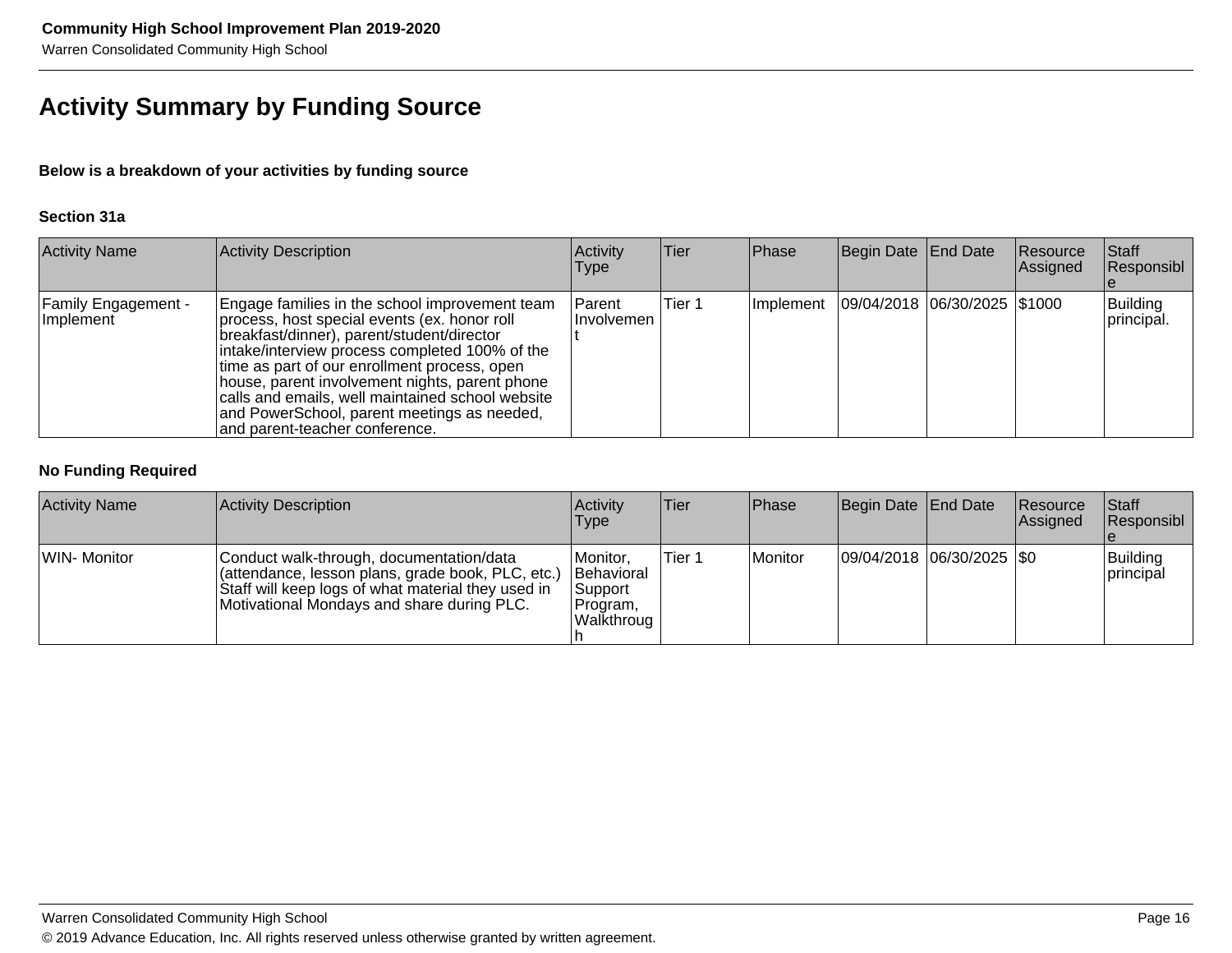Warren Consolidated Community High School

| Leverage Community<br><b>Partnerships -</b><br>Implement | Four community partnerships were maintained<br>throughout this academic year, which involved<br>programming that impacted the majority of our<br>students. AOP (Adolescent Outreach Program) is<br>a grant funded program out of Macomb Family<br>Services. A therapist, maintains a caseload of 8-9<br>students. She facilitates 6 sessions with each<br>student and works with the student regarding a<br>transition plan. Prime for Life is facilitated in all of<br>Teacher A's sections on Tuesday. It is facilitated<br>by the Traffic Safety Association of MI. The series<br>is focused on Healthy Living and Substance<br>Abuse Prevention topics. MI Model for Substance<br>Abuse Prevention was facilitate by CARE in<br>Teacher B's sections (3) on Thursdays. Winning<br>Futures (WF) is a career/post-secondary<br>education focused mentoring program that was<br>facilitated to approximately 110 of our students.<br>Students benefited from 20 hour-long mentoring<br>sessions. We intend to continue our partnership<br>and programming with all four community<br>partners.<br>Thirty-three presentations (both in our building and<br>outside of our building) facilitated by community<br>partners were advertised/promoted throughout this<br>school this year to present on topics such as<br>healthy living, college/career readiness, substance<br>abuse prevention, suicide awareness, and<br>financial literacy. Examples of some of our<br>community partners include: Michigan Schools<br>and Government Credit Union, Macomb<br>Community College, and MUST Construction<br>Careers. We plan to continue our partnerships and<br>maintain a variety of seminar presentations.<br>Staff training regarding Trauma Informed Schools<br>began this Spring and will continue into the next<br>academic year. | Community<br>Engageme<br>nt | Tier 1 | Implement | $ 09/04/2018 06/30/2025 $ \$0 |                           | Building<br>principal<br>and staff. |
|----------------------------------------------------------|-----------------------------------------------------------------------------------------------------------------------------------------------------------------------------------------------------------------------------------------------------------------------------------------------------------------------------------------------------------------------------------------------------------------------------------------------------------------------------------------------------------------------------------------------------------------------------------------------------------------------------------------------------------------------------------------------------------------------------------------------------------------------------------------------------------------------------------------------------------------------------------------------------------------------------------------------------------------------------------------------------------------------------------------------------------------------------------------------------------------------------------------------------------------------------------------------------------------------------------------------------------------------------------------------------------------------------------------------------------------------------------------------------------------------------------------------------------------------------------------------------------------------------------------------------------------------------------------------------------------------------------------------------------------------------------------------------------------------------------------------------------------------------------------------------------------------------------------|-----------------------------|--------|-----------|-------------------------------|---------------------------|-------------------------------------|
| Leverage Community<br>Partnerships-Monitor               | The team will review schedules and calendars of<br>programming with the intent of maintaining a<br>collective commitment that values these<br>programs. Building principal will conduct walk<br>through and monitor calendars and lesson plans.<br>Macomb Family Services, CARE, and Winning<br>Futures regularly maintain their own data and<br>share it with us. Additionally, we maintain records<br>showing how many students have achieved 70%<br>or greater attendance and actively engaged on the<br>days of in-class community partner presentations.                                                                                                                                                                                                                                                                                                                                                                                                                                                                                                                                                                                                                                                                                                                                                                                                                                                                                                                                                                                                                                                                                                                                                                                                                                                                           | Community<br>Engageme<br>nt | Tier 1 | Monitor   |                               | 09/04/2018 06/30/2025 \$0 | Building<br>principal<br>and staff. |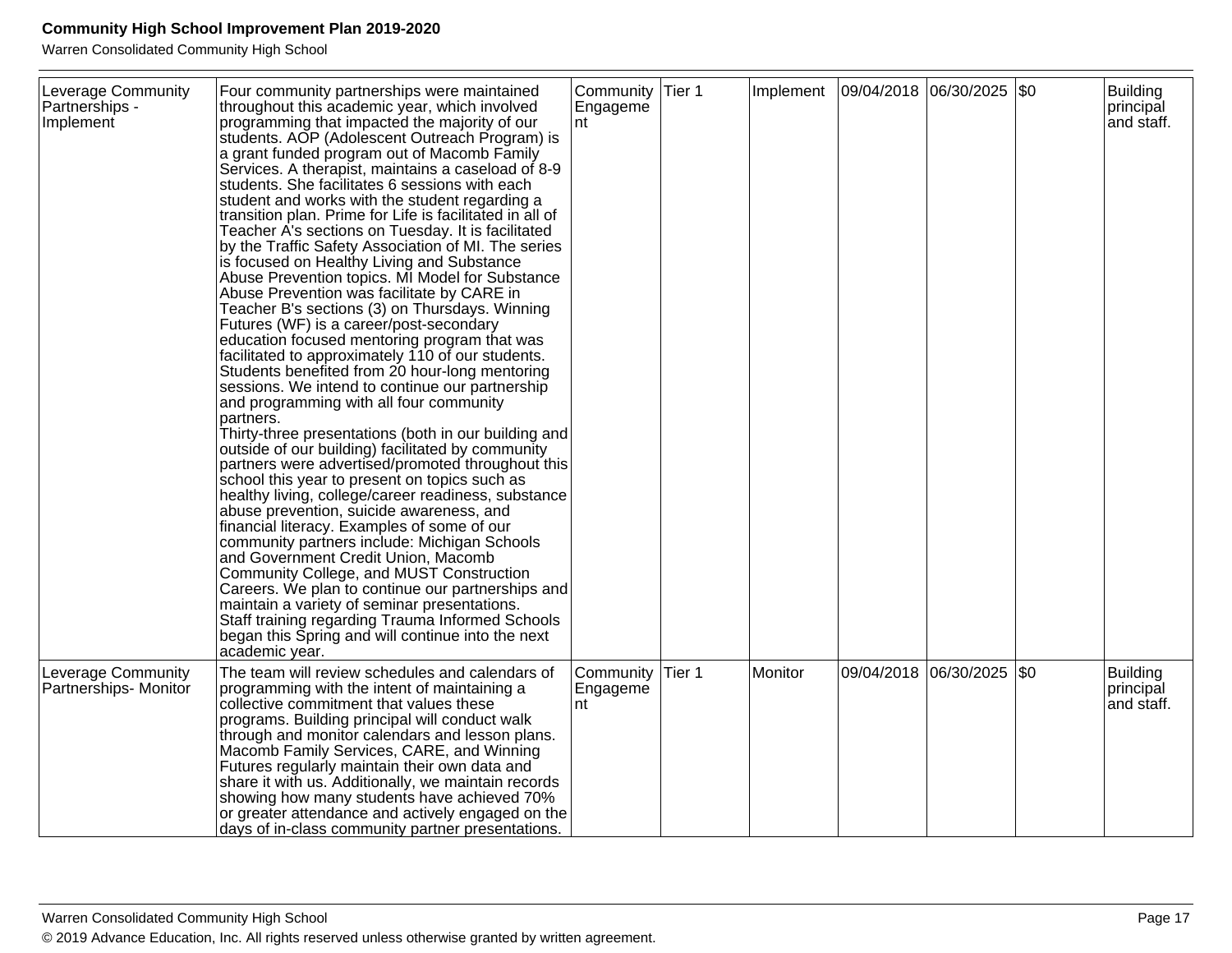Warren Consolidated Community High School

| Motivational Practices-<br>Monitor     | Community HS shared calendar. PowerSchool log Academic<br>entries. PowerSchool student data. Seminar<br>spreadsheet. Staff observation. | Support<br>Program,<br><b>IBehavioral</b><br>Support<br> Program | Tier 1 | Monitor          | 09/04/2018 06/30/2025 \$0   |  | Building<br>principal<br>land<br>building<br>Istaff |
|----------------------------------------|-----------------------------------------------------------------------------------------------------------------------------------------|------------------------------------------------------------------|--------|------------------|-----------------------------|--|-----------------------------------------------------|
| WIN- Implement<br>Motivational Mondays | Assign students and teachers to Motivational<br>Monday program.                                                                         | Behavioral<br>Support<br>Program                                 | Tier 1 | <i>Implement</i> | 09/04/2018  06/30/2025  \$0 |  | Building<br>principal<br>land<br>teaching<br>Istaff |

### **General Fund**

| <b>Activity Name</b>                                                | <b>Activity Description</b>                                                                                                                                                                                                                                                                                                                                                                                          | Activity<br><b>Type</b>                                             | Tier   | Phase     | Begin Date                | <b>End Date</b>    | Resource<br>Assigned | Staff<br>Responsibl<br>e                                          |
|---------------------------------------------------------------------|----------------------------------------------------------------------------------------------------------------------------------------------------------------------------------------------------------------------------------------------------------------------------------------------------------------------------------------------------------------------------------------------------------------------|---------------------------------------------------------------------|--------|-----------|---------------------------|--------------------|----------------------|-------------------------------------------------------------------|
| Implement Tier 1<br>Instruction and<br><b>Professional Learning</b> | Staff will participate in professional leaning to<br>strengthen their implementation of Tier 1<br>instructional practices through a job- embedded<br>and support model in curriculum, instruction, and<br>assessment. (Problem Solving Strategies, Number<br>Talks, Math Tasks, Academic Vocabulary within<br>curriculum, PSAT/SAT Embedded Content)                                                                 | Professiona<br>Learning                                             | Tier 1 | Implement | 09/04/2018                | 06/30/2025         | \$0                  | OCI,<br><b>Building</b><br>Principal,<br>Teaching<br><b>Staff</b> |
| Parent Involvment-<br>Monitor                                       | Monitoring takes place through a Community HS<br>shared calendar, log entries in PowerSchool, and<br>the intake interview goals document.                                                                                                                                                                                                                                                                            | Monitor,<br><b>Parent</b><br>Involvemen                             | Tier 1 | Monitor   | 09/04/2018                | $ 06/30/2025 $ \$0 |                      | Building<br>administrat<br>lor and<br>building<br>staff.          |
| <b>Motivational Practices</b>                                       | Attendance or academic expectations for field trip<br>and ALNET participation. Honor Roll recognition<br>events. Classroom attendance awards.<br>Motivational speakers. Student of the Month<br>connected to "Every Monday Matters"<br>characteristics. Individual recognition postcards.<br>Senior Virtue Awards.                                                                                                   | Academic<br>Support<br>Program,<br>Behavioral<br>Support<br>Program | Tier 1 | Implement | 09/04/2018                | 06/30/2025         | \$500                | <b>Building</b><br>principal<br>land<br>building<br>staff.        |
| <b>Evaluate Tier I</b><br>Implementation                            | Staff will share their implementation of Tier I<br>activities during PLC.                                                                                                                                                                                                                                                                                                                                            | Evaluation                                                          | Tier 1 | Evaluate  | 09/03/2019                | $ 06/30/2025 $ \$0 |                      | <b>Building</b><br>staff                                          |
| Implement Tier 1                                                    | Staff will participate in professional leaning to<br>strengthen their implementation of Tier 1<br>instructional practices through a job-embedded<br>and support model in curriculum, instruction, and<br>assessment. (Balanced Literacy, Performance<br>Tasks, Academic Vocabulary embedded in the<br>curriculum, Science and Social Studies Literacy,<br>PSAT/SAT Embedded Content, Close and Critical,<br>Writing) | Professiona<br>Learning                                             | Tier 1 | Implement | 09/04/2018 06/30/2025 \$0 |                    |                      | OCI,<br>principal,<br>teaching<br>staff                           |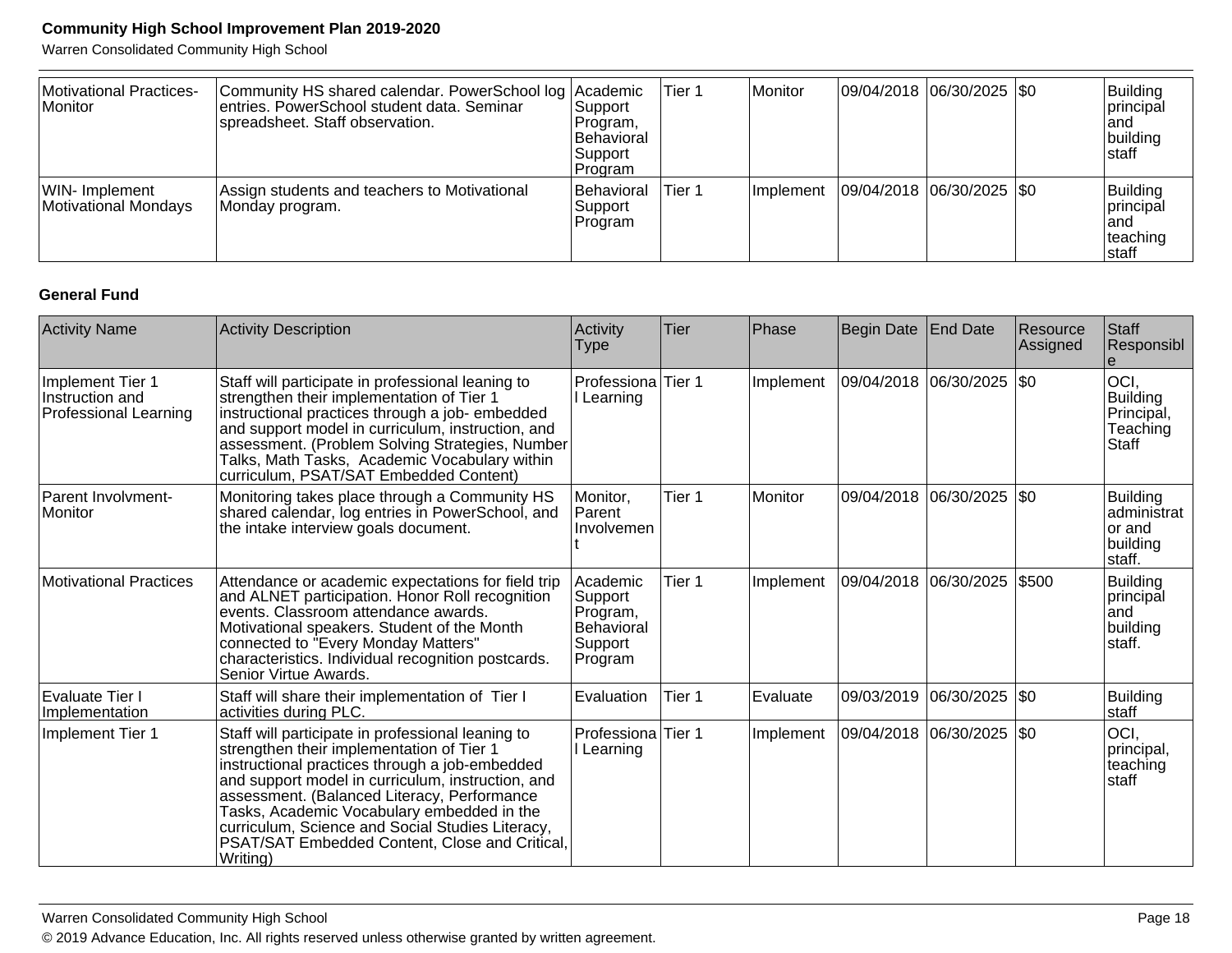Warren Consolidated Community High School

| MTSS - Extended Day<br>Program - W.I.N. -<br>Monitor | Staff will monitor the effects of tutoring/mentoring<br>in specific skill deficient areas to reading and<br>writing.                                                                                                                                                                               | Academic<br>Support<br>Program,<br>Monitor                            | Tier <sub>2</sub> | Monitor          |            | 09/04/2018 06/30/2025 \$0   |     | Building<br>Principal,<br>Teachers                         |
|------------------------------------------------------|----------------------------------------------------------------------------------------------------------------------------------------------------------------------------------------------------------------------------------------------------------------------------------------------------|-----------------------------------------------------------------------|-------------------|------------------|------------|-----------------------------|-----|------------------------------------------------------------|
| MTSS- Implement                                      | Supplemental Instruction - Title I teachers and<br>paraprofessionals will provide additional,<br>individualized, instruction to identified students in<br>order to strengthen skills in which students have<br>demonstrated deficits according to MStep, NWEA,<br>WIDA, and classroom assessments. | Implementa<br>tion                                                    | Tier <sub>2</sub> | Implement        | 09/03/2019 | 06/30/2025                  | \$0 | <b>Building</b><br>staff                                   |
| <b>Family Support</b>                                | Staff will offer academic and educationally related<br>support to students and families in crisis as<br>allowed and<br>feasible.                                                                                                                                                                   | Behavioral<br>Support<br>Program,<br>Parent<br>Involvemen             | Tier 1            | Getting<br>Ready |            | 09/03/2019 06/30/2025   \$0 |     | <b>Building</b><br>staff                                   |
| MTSS - Extended Day<br>Program - W.I.N. -<br>Monitor | Staff will monitor the effects of tutoring/mentoring<br>in specific skill deficient areas in mathematics.                                                                                                                                                                                          | Academic<br>Support<br>Program,<br>Monitor                            | Tier <sub>2</sub> |                  |            | 09/04/2018 06/30/2025       | \$0 | <b>Building</b><br>Principal,<br><b>Teachers</b>           |
| PLC - Evaluation                                     | Staff will participate in Data Dialogues: Data<br>analysis of common and state assessments,<br>perception, process/program and demographic<br>data.                                                                                                                                                | Teacher<br>Collaborati<br>on, Policy<br>and<br>Process,<br>Evaluation | Tier <sub>1</sub> | Evaluate         | 09/04/2018 | 06/30/2025                  | \$0 | <b>Building</b><br><b>Staff</b>                            |
| PLC - Evaluation                                     | Staff will participate in Data Dialogues: Data<br>analysis of common and state assessments,<br>perception, process/program and demographic<br>data.                                                                                                                                                | Teacher<br>Collaborati<br>on, Policy<br>and<br>Process,<br>Evaluation | Tier 1            |                  | 09/04/2018 | 06/30/2025                  | \$0 | <b>Building</b><br><b>Staff</b>                            |
| MTSS - Implement                                     | Staff will participate in professional learning to<br>strengthen the implementation of supplemental<br>instruction and MTSS processes.                                                                                                                                                             | Implementa Tier 2<br>tion                                             |                   | Implement        | 09/03/2019 | 06/30/2025                  | \$0 | <b>Building</b><br>staff                                   |
| Monitor Tier 1<br><b>Instructional Practices</b>     | Principal to monitor instruction with walk-throughs,<br>lesson planning, and grade books.                                                                                                                                                                                                          | Monitor                                                               | Tier 1            | Monitor          |            | 09/04/2018 06/30/2025       | \$0 | <b>Building</b><br>Principal                               |
| MTSS - Supplement<br>Instruction - ACRI -<br>Monitor | Building staff will monitor interventions using the<br>pre-defined measure of student progress that<br>corresponds to the intervention plan implemented.                                                                                                                                           | Monitor                                                               | Tier 3            | Monitor          |            | 09/04/2018 06/30/2025 \$0   |     | <b>Building</b><br>Staff                                   |
| PLC - Implement                                      | Staff will participate in timely PLC meetings<br>following district framework and monitoring tools.                                                                                                                                                                                                | Implementa Tier 1<br>tion                                             |                   | Implement        |            | 09/04/2018  06/30/2025  \$0 |     | <b>Building</b><br>Administrat<br>or,<br>Teaching<br>Staff |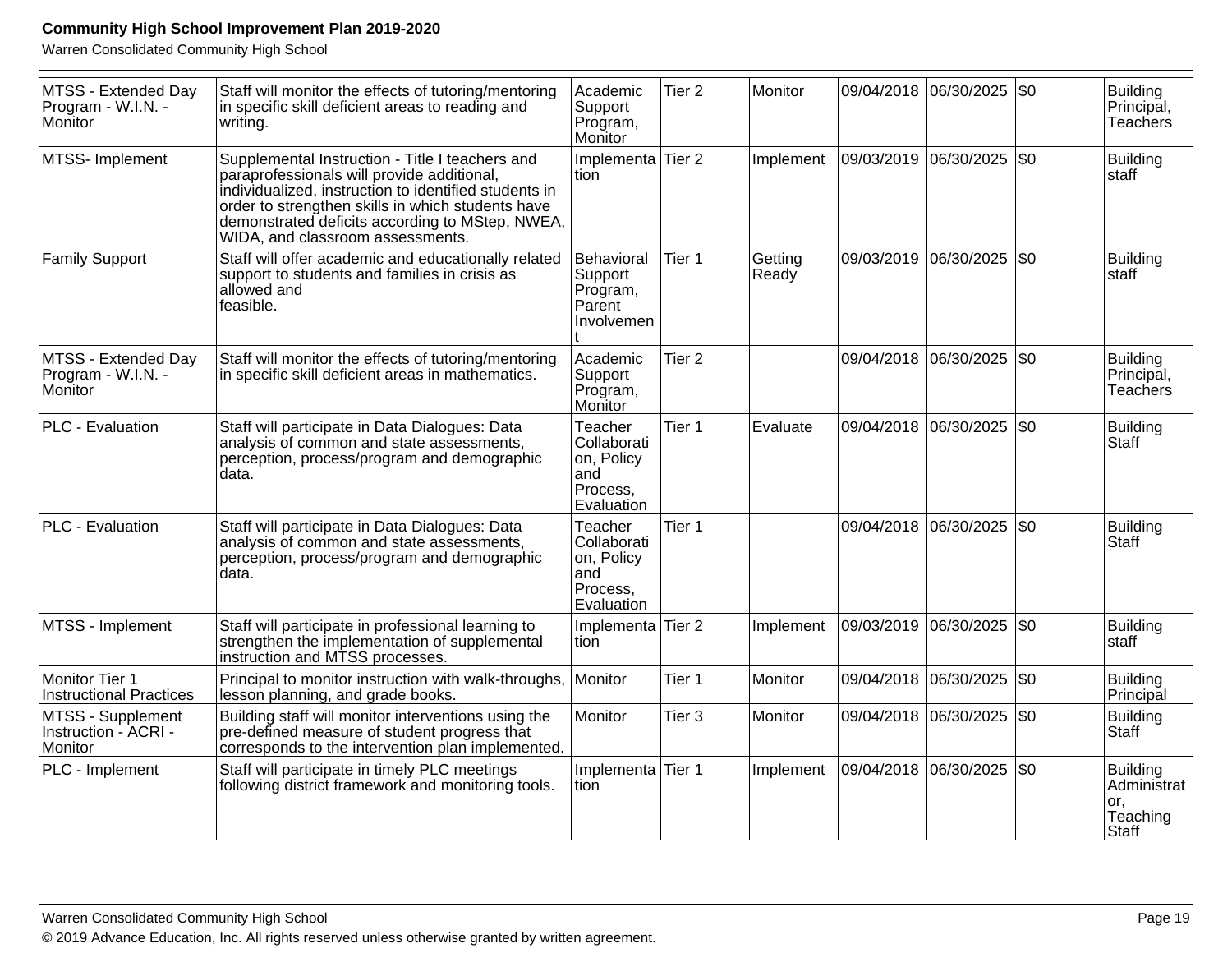Warren Consolidated Community High School

| PLC Implementation                                    | Staff will adhere to developed processes and<br>protocols within the framework regarding data,<br>assessments, standards and targets to inform<br>instruction and improvement.       | Implementa<br>ltion                                                                 | Tier 1            | Implement        | 09/04/2018 | $ 06/30/2025 $ \$0          |     | <b>Building</b><br>Administrat<br>or.<br>Teaching<br><b>Staff</b>          |
|-------------------------------------------------------|--------------------------------------------------------------------------------------------------------------------------------------------------------------------------------------|-------------------------------------------------------------------------------------|-------------------|------------------|------------|-----------------------------|-----|----------------------------------------------------------------------------|
| Monitor Tier 1<br><b>Instructional Practices</b>      | Principal to monitor instruction with walk-throughs,<br>lesson planning, and grade books.                                                                                            | Monitor                                                                             | Tier 1            | Monitor          | 09/04/2018 | 06/30/2025                  | \$0 | Principal                                                                  |
| Evaluate Tier I<br>Implementation                     | Staff will collect activity data and will share at PLC<br>for evaluation of implementation.                                                                                          | Evaluation                                                                          | Tier 1            | Evaluate         | 09/03/2019 | 06/30/2025                  | \$0 | Staff,<br>school<br>improveme<br>nt team,<br>land<br>building<br>principal |
| WIN - Evaluate                                        | Staff will evaluate the WIN data during PLC with<br>other staff to evaluate the process of<br>implementation.                                                                        | Behavioral<br>Support<br>Program                                                    | Tier 1            | Evaluate         |            | 09/03/2019 06/30/2025   \$0 |     | <b>Building</b><br>staff                                                   |
| MTSS - Extended Day<br>Program - W.I.N. -<br>Evaluate | Staff will evaluate the effects of tutoring/mentoring<br>in specific skill deficient areas to reading and<br>writing during PLC time.                                                | Evaluation                                                                          | Tier <sub>2</sub> | Evaluate         | 09/04/2019 | 06/30/2025                  | \$0 | <b>Building</b><br>Principal,<br>Teachers                                  |
| <b>Family Engagement</b>                              | Staff will offer workshops, electronic tools and<br>resources to families.                                                                                                           | Behavioral<br>Support<br>Program,<br>Parent<br>Involvemen                           |                   | Getting<br>Ready | 09/03/2019 | 06/30/2025                  | \$0 | <b>Building</b><br>staff.                                                  |
| PLC - Monitoring                                      | Adult implementation of strategy will be monitored<br>through Administrator/Peer Observation/Walk-<br>throughs, PLC documentation collection and<br>review by school administration. | Teacher<br>Collaborati<br>on.<br>Professiona<br>Learning,<br>Monitor,<br>Walkthroug | Tier 1            | Monitor          |            | 09/04/2018 06/30/2025       | \$0 | <b>Building</b><br>Staff                                                   |
| PLC - Monitoring                                      | Adult implementation of strategy will be monitored<br>through Administrator/Peer Observation/Walk-<br>throughs, PLC documentation collection and<br>review by school administration. | Teacher<br>Collaborati<br>on.<br>Professiona<br>Learning,<br>Monitor,<br>Walkthroug | Tier 1            | Monitor          | 09/04/2018 | 06/30/2025                  | \$0 | <b>Building</b><br>Staff                                                   |

### **Title I Part A**

| <b>Activity Name</b> | Activity Description | Activity<br>'Type | 'Tier | 'Phase | Begin Date End Date |  | <b>Resource</b><br><b>Assigned</b> | <b>Staff</b><br>Responsibl |
|----------------------|----------------------|-------------------|-------|--------|---------------------|--|------------------------------------|----------------------------|
|----------------------|----------------------|-------------------|-------|--------|---------------------|--|------------------------------------|----------------------------|

Warren Consolidated Community High School